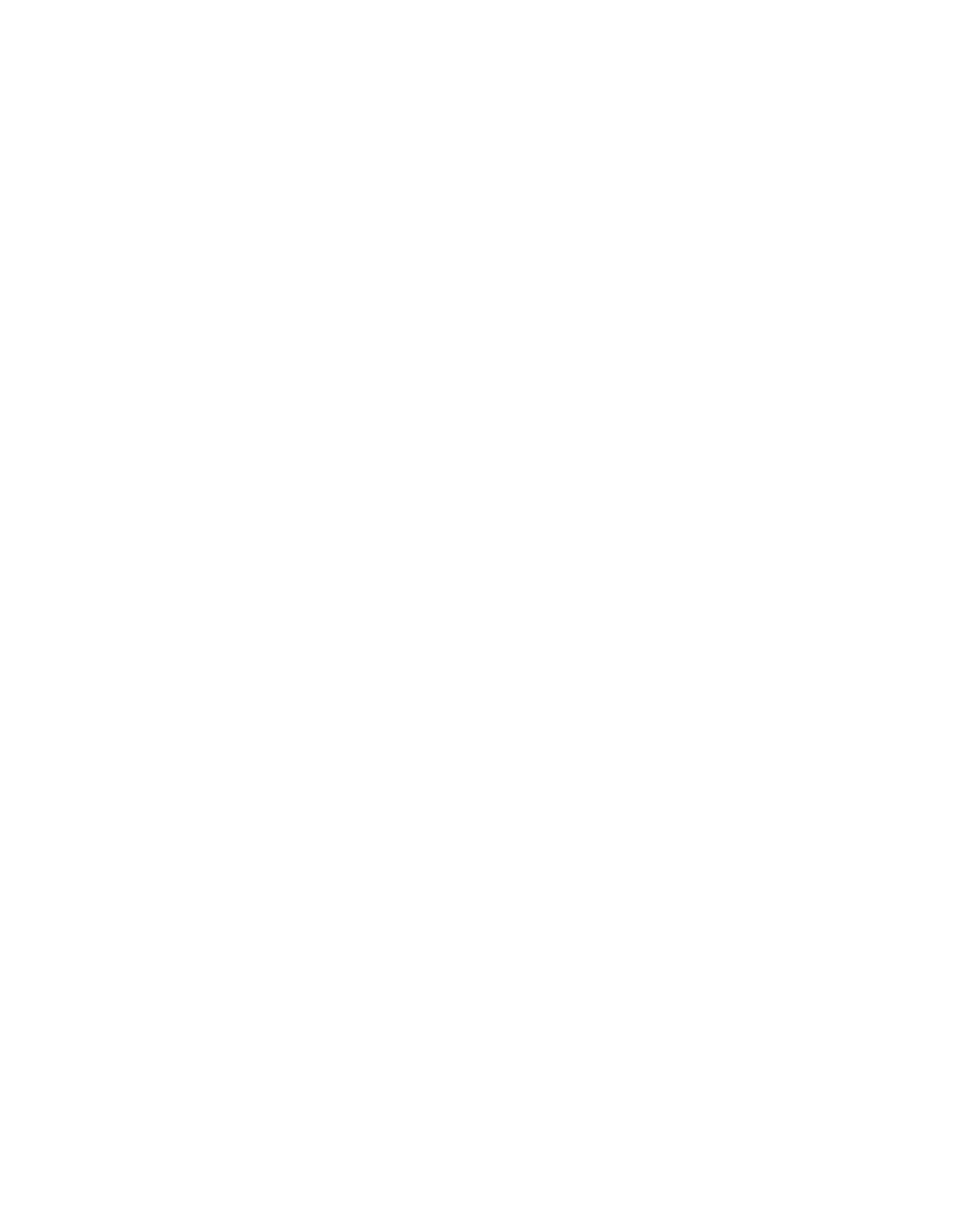## **TABLE AS ADOPTED BY AMENDMENT IN 1999**

#### **Sec. 29-15. Dimensional Table for Residential Districts.**

| All items listed below are identified as to<br>Maximum (Max.) or Minimum (Min.)<br>for requirement imposed | $R-1/R-1A$ | $R-2/R-2A$ | $R-3/R-4$ |
|------------------------------------------------------------------------------------------------------------|------------|------------|-----------|
| Lot area (Min. in sq. ft.)                                                                                 | 10,000     | 10,000     | 10,000    |
| Lot area per dwelling unit (Min.<br>in sq. ft.)                                                            | 10,000     | 5,000      | 5,000     |
| Lot frontage or width (Min. in feet)                                                                       | 70         | 70         | 70        |
| Yards (Min. in feet)<br>• Front                                                                            | 25         | 20         | 15        |
| $\bullet$ Side                                                                                             | 12         | 12         | 12        |
| • Rear                                                                                                     | 20         | 20         | 20        |
| Lot coverage (Max. in $\%$ ) <sup>*</sup><br>• Dwelling                                                    | 30         | 15         | 15        |
| • All buildings                                                                                            | 40         | 40         | 40        |
| • Open space (Min. in $\%$ )                                                                               | 35         | 35         | 35        |
| <b>Height of structures (Max. in</b><br>feet)**                                                            | $2 - 1/2$  | $2 - 1/2$  | 3         |
| • Stories<br>$\cdot$ Feet                                                                                  | 35         | 35         | 45        |

### **TABLE 2 Schedule of Dimensional Requirements Within Residential Districts**

**\*** The maximum coverage of the lot with buildings, structures and pavement shall be 65%.

**\*\*** The maximum height of a church, school, or federal, state or municipal building shall be fortyfive feet, exclusive of spires, steeples, and the like, which shall not be more than two-thirds the height of the building or structure on which they are located.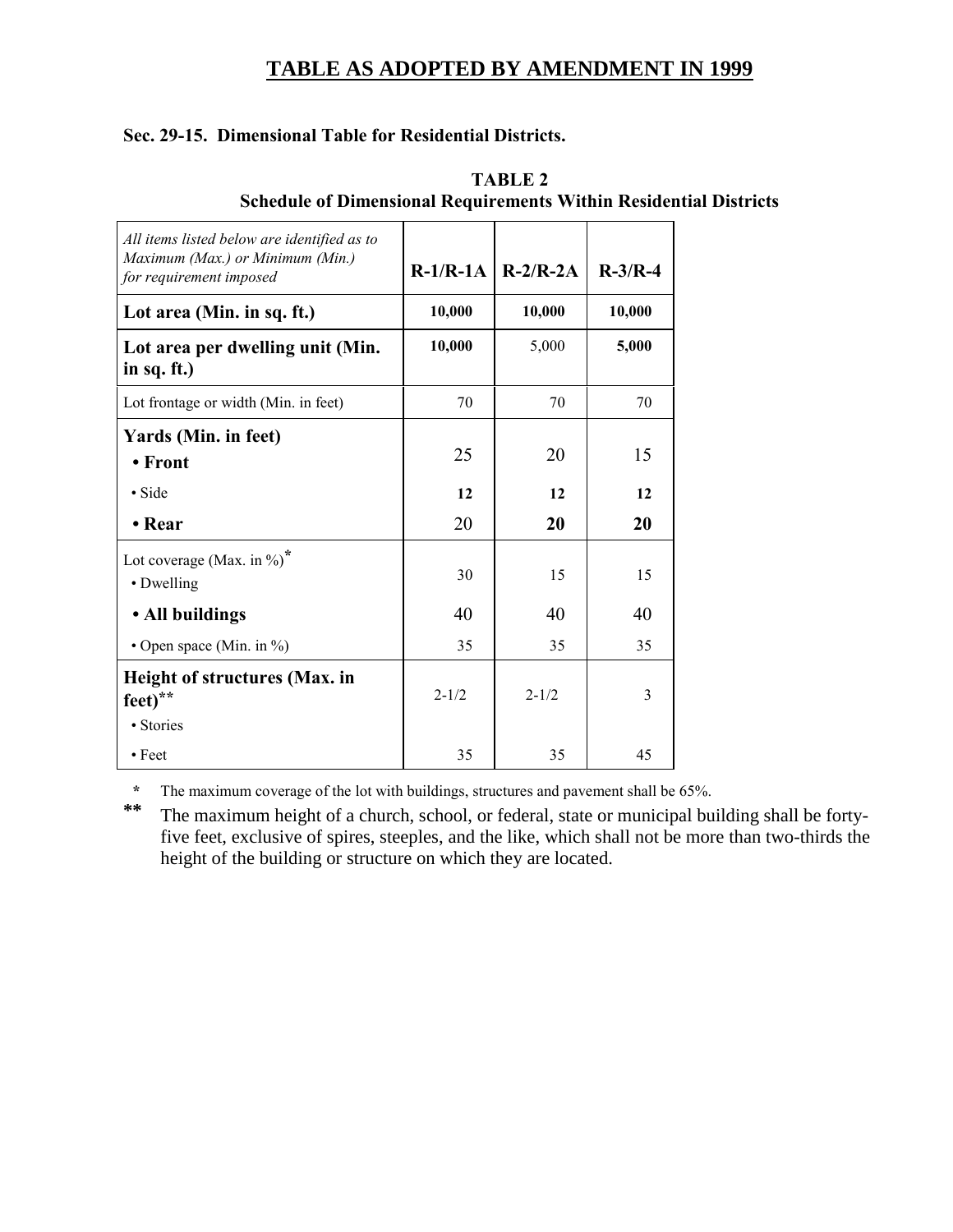## **NOTE: PROPOSED CHANGES ARE INDICATED IN BLUE**

#### **Sec. 29-15. Dimensional Table for Residential Districts.**

| All items listed below are identified as to<br>Maximum (Max.) or Minimum (Min.)<br>for requirement imposed | $R-1$     | $R-2$     | $R-3$        |
|------------------------------------------------------------------------------------------------------------|-----------|-----------|--------------|
| Lot area (Min. in sq. ft.)                                                                                 | 10,000    | 7,000     | 5,000        |
| Lot area per dwelling unit (Min.<br>in sq. ft.) subject to Section 29-23 (i)                               | 10,000    | 3,500     | <u>2,500</u> |
| Lot frontage or width (Min. in feet)                                                                       | 70        | 70        | 40           |
| Yards (Min. in feet)<br>$\bullet$ Front*                                                                   | 25        | 20        | <b>10</b>    |
| • Side                                                                                                     | 12        | 12        | <u>N/A</u>   |
| • Total Side**                                                                                             |           |           | <u>18</u>    |
| • Rear                                                                                                     | 20        | 20        | 20           |
| Lot coverage (Max. in %)***<br>• Dwelling                                                                  | 30        | <u>20</u> | 20           |
| • All buildings                                                                                            | 40        | 40        | 40           |
| • Open space (Min. in %)                                                                                   | 35        | 35        | 35           |
| Height of structures (Max. in<br>feet)****                                                                 |           |           |              |
| • Stories                                                                                                  | $2 - 1/2$ | $2 - 1/2$ | 3            |
| $\bullet$ Feet                                                                                             | 35        | 35        | 45           |

| TABLE 2                                                                  |
|--------------------------------------------------------------------------|
| <b>Schedule of Dimensional Requirements Within Residential Districts</b> |

**\* Refer to Section 29-17 (b), (g) & (k) if applicable.**

**\*\* Total Side Setback must equal 18' and the minimum of any one side is 6'.**

**\*\*\* The maximum coverage of the lot with buildings, structures and pavement shall be 65%.**

**\*\*\*\* The maximum height of a church, school, or federal, state or municipal building shall be forty-five feet, exclusive of spires, steeples, and the like, which shall not be more than twothirds the height of the building or structure on which they are located.**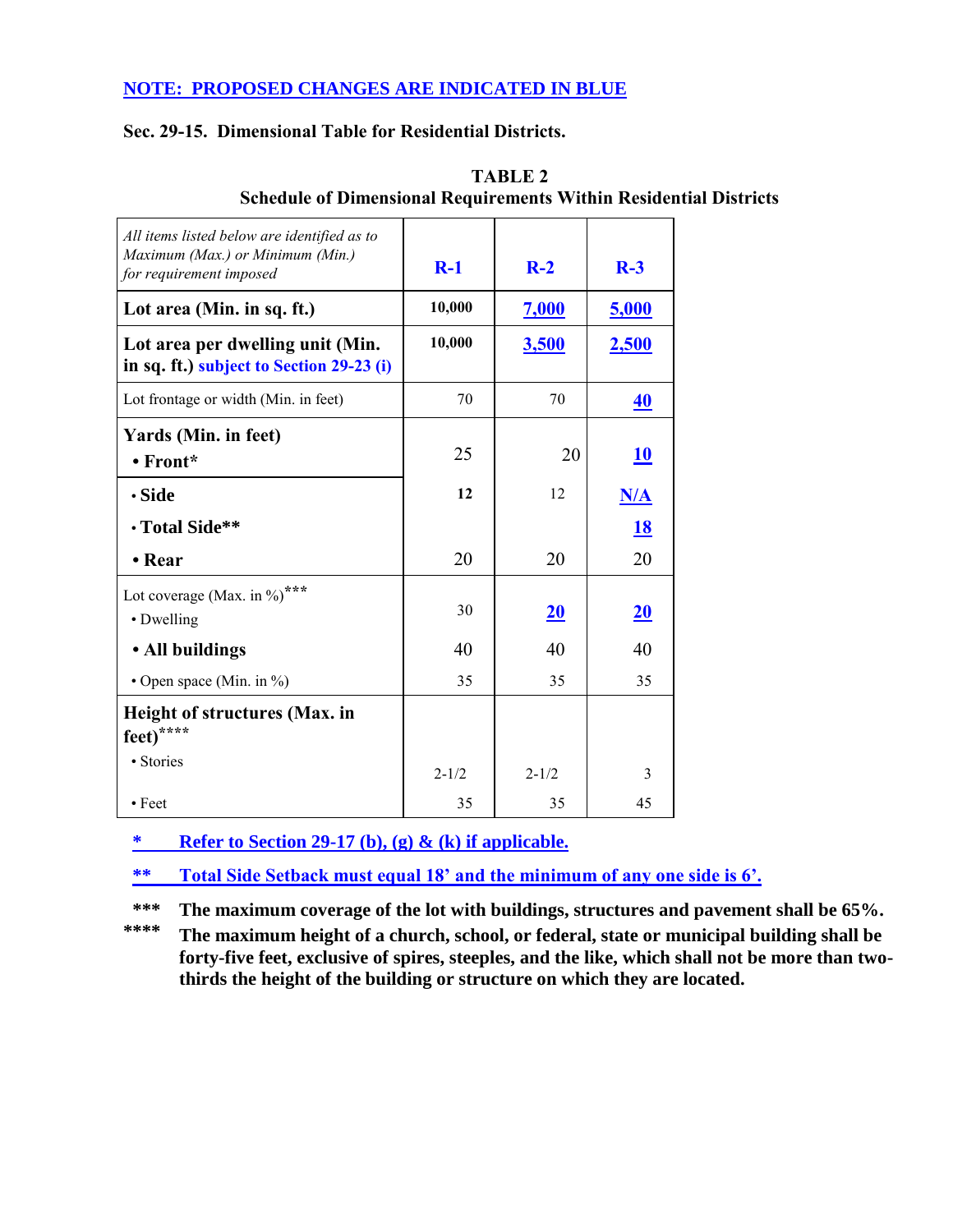# **Addition of:**

# **29-15(a)**

**When a lot is subdivided and two or more lots are newly created such that one or more of the lots is intended for new construction, the dimensional regulations shall follow the requirements of the R-1/R-1A zone regardless of the zoning district in which the property is located.**

**For reference Sections 29-17 (b), (g) & (k) are shown on the following page.**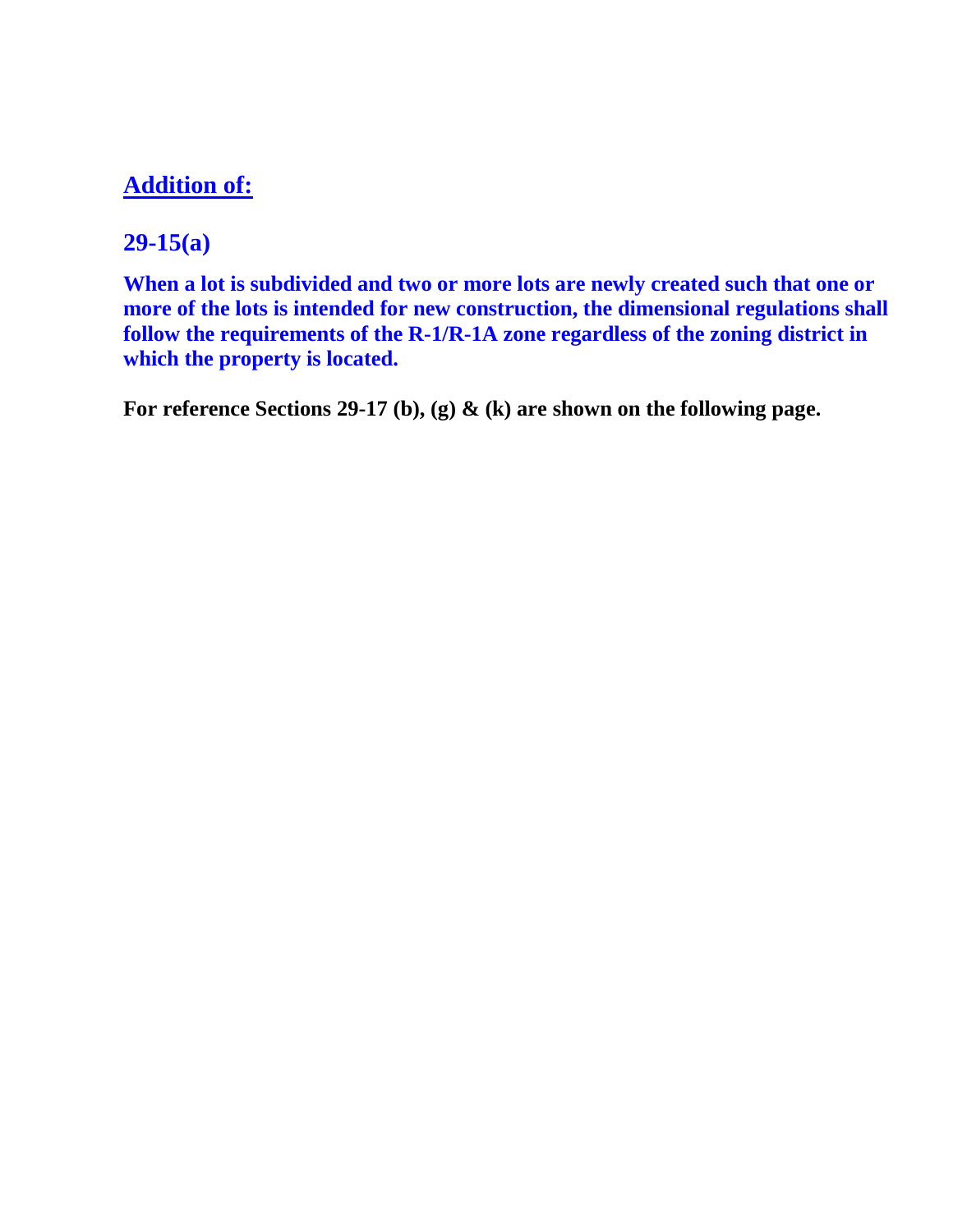# **29-17**

#### (b) **Existing undersized lots.**

In any district, where a lot for single or two family residential purposes has existed as a lot of record by plan or deed prior to the effective date of this ordinance or any amendment to this ordinance to which it does not comply, and such lot has been owned separately and has remained in separate ownership from any adjoining lot or lots since the time it no longer complied with this ordinance or any amendments to this ordinance, and such lot fails to meet the minimum area, width, yard or depth requirements of the district in which located, but has at least five thousand square feet of area and fifty feet of frontage, a building permit for a single or two family residential use shall be issued, where such use is permitted.

#### (g) **Front yard.**

- (1) The minimum depth of a front yard as prescribed by the schedule of regulations and this Section shall apply to all lots except for such modifications applicable to a corner lot.
- (2) The minimum depth of a front yard in a business district shall be twenty feet, where at the time of application for a permit there are no buildings or structures fronting upon the side of the street in the block or portion of the block in which such business district is located. If, however, the majority of existing buildings or structures in the area under consideration have a front yard of more or less than the minimum required, then all new non-residential buildings or structures shall have the same front yard.
- (3) **Average front yard.** In a case where a lot is adjoined on each side by lots having building set-backs, in the front yards, less than that required by this ordinance, the lot in question may provide a front yard equal to the average depth of the adjoining front yards; provided, in no case shall the front yard be less than one-half that required.

#### (k) **Other yard requirements.**

- (1) No yard or open space provided about any building or structure for the purpose of complying with this ordinance shall be considered as a yard or other open space for another building or structure.
- (2) The following building features may project into any required yard, provided such projection shall not be closer to any side lot line than five feet, nor any front or rear yard line than fifteen feet: exterior vestibules, porches, chimneys, unroofed terraces, bay windows, open fire escapes, cornices, eaves and other architectural features.
- (3) In any business district, yards shall be provided on a lot upon which a dwelling or upon which a building or structure that includes tenements or residential accommodations (not including a hotel or motel) is to be located, unless at least one window in each room of such dwelling or in each room of a tenement or residential accommodations of such building or structure opens directly upon a street or alley.
- (4) Such yards shall be so arranged that at least one window in each room of such dwelling or in each room of a tenement or residential accommodation of such building or structure shall open directly upon a street or alley or directly upon a yard.
- (5) The requirement for yards may be waived for a bathroom and the window space in such bathroom may open upon a light well; provided, that the area of such light well shall not be less than twelve square feet for the first story of height of such light well. For each additional story, the area shall be increased by six square feet.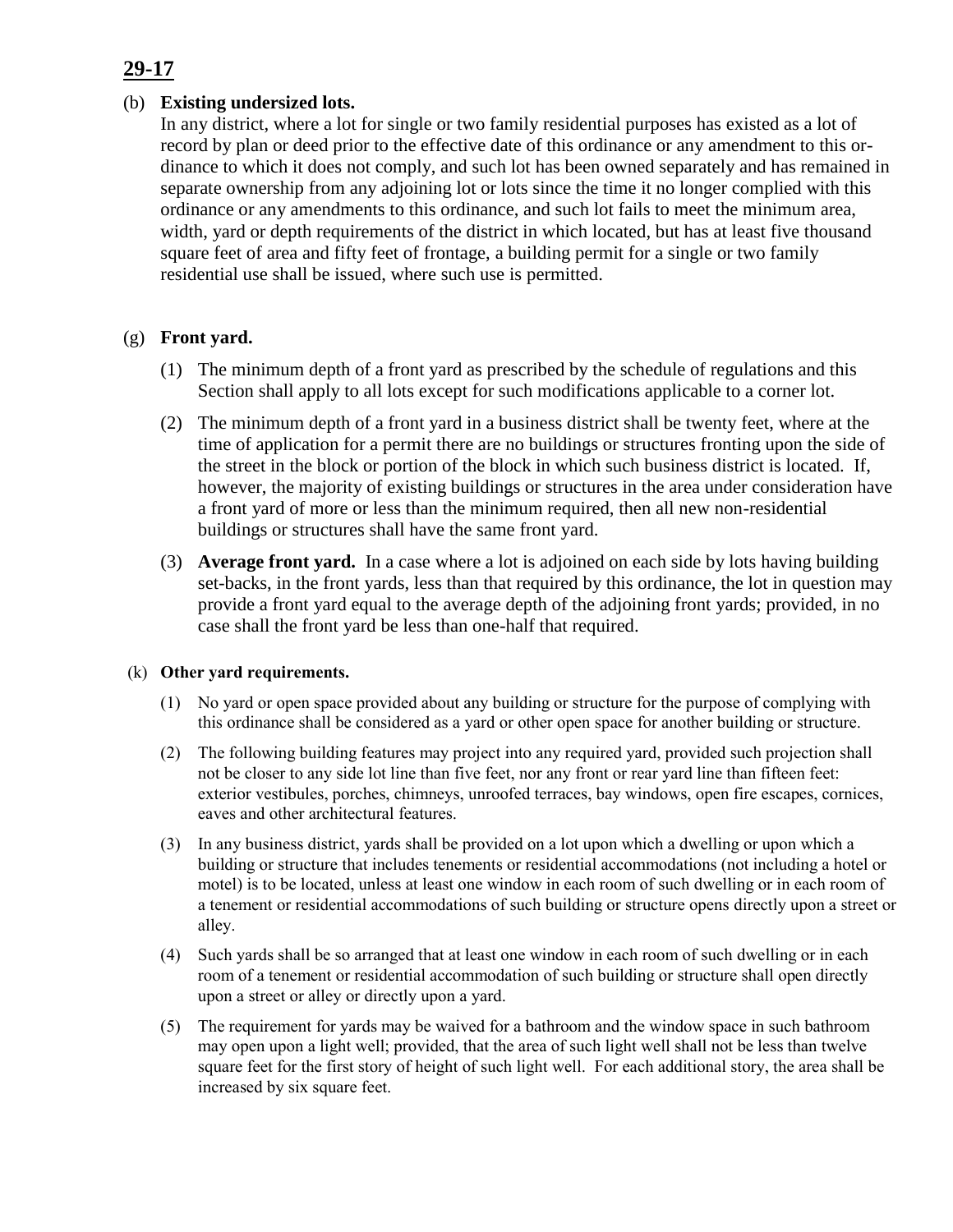**This amendment restricts new construction in a R-3 zoning district to a minimum of 10,000 square feet per unit. No variance is obtainable from the City's boards.**

# **Doc. 241/12**

# *PROPOSED AMENDMENT #2*

*Amending Section 29-23 (i) Multi-Family dwelling requirements*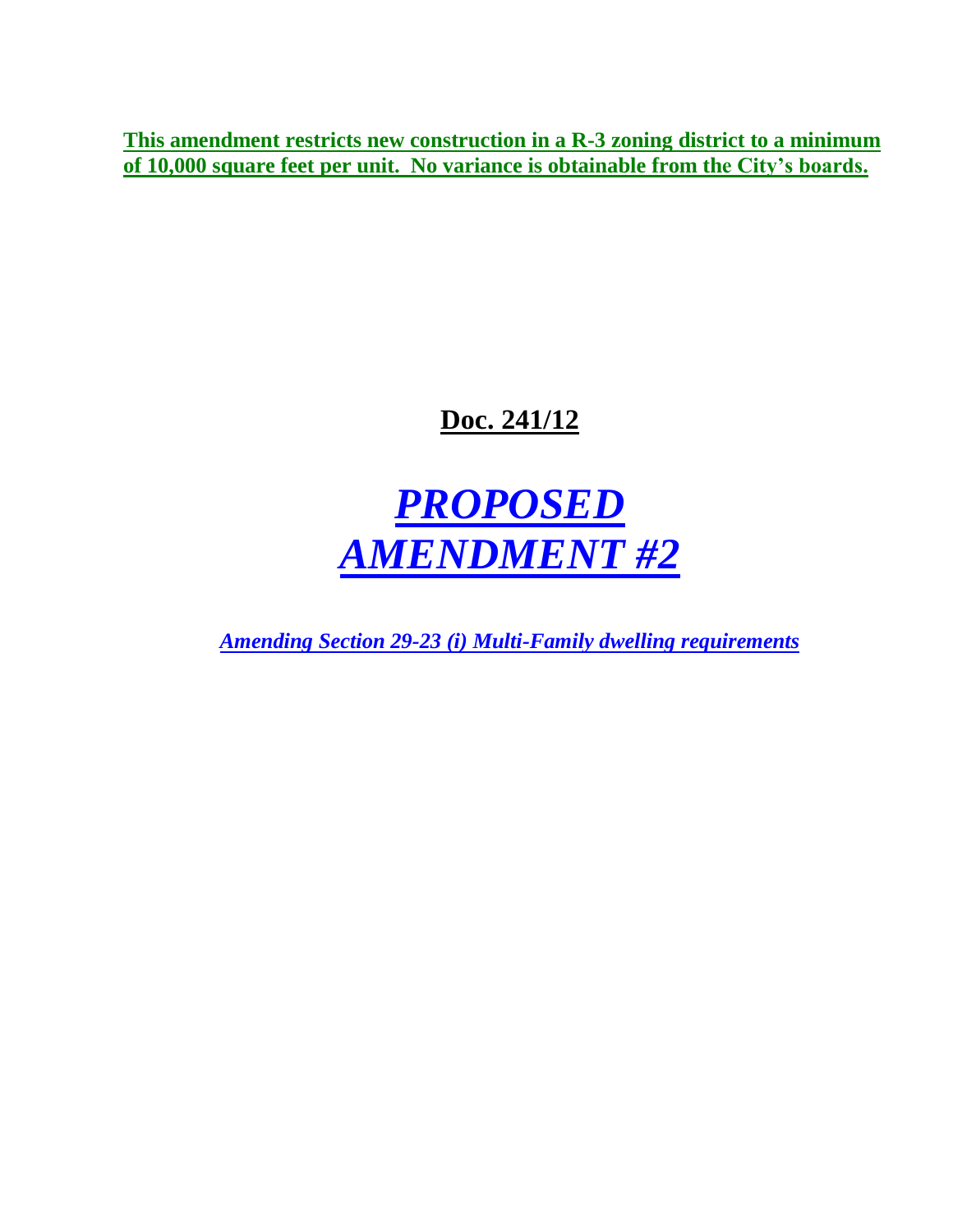# **Instead of**

#### (i) **Multi-family dwelling.**

- (1) The use is located on a parcel of land which meets the dimensional requirements of Table 2 for each dwelling.
- (2) A vegetated or other acceptable buffer of at least ten feet is provided around all boundaries.
- (3) At least one means of safe, two-way access/egress, at a width deemed appropriate by the permit granting authority shall be provided; however, said permit granting authority may require two means of safe, two-way access/egress at its discretion.

# **Replace it with:**

#### (i) **Multi-family dwelling.**

**(1)** The use is located on a parcel of land which meets the dimensional requirements of Table 2 for each dwelling unit. W**hen more than two dwelling units are proposed in an R-3 zoning district, only the dimensional requirements of the R-1 zoning district shall apply. No variances from the dimensional requirements of the R-1 zoning district shall be granted for proposals of more than two dwelling units in an R-3 Zoning District.**

- (2) A vegetated or other acceptable buffer of at least ten feet is provided around all boundaries.
- (3) At least one means of safe, two-way access/egress, at a width deemed appropriate by the permit granting authority shall be provided; however, said permit granting authority may require two means of safe, two-way access/egress at its discretion.
- **(4) Any pre-existing non-conforming residential building, destroyed by fire , natural disaster or other event, may be reconstructed, by special permit as stated in the provisions of section 29- 24(g)**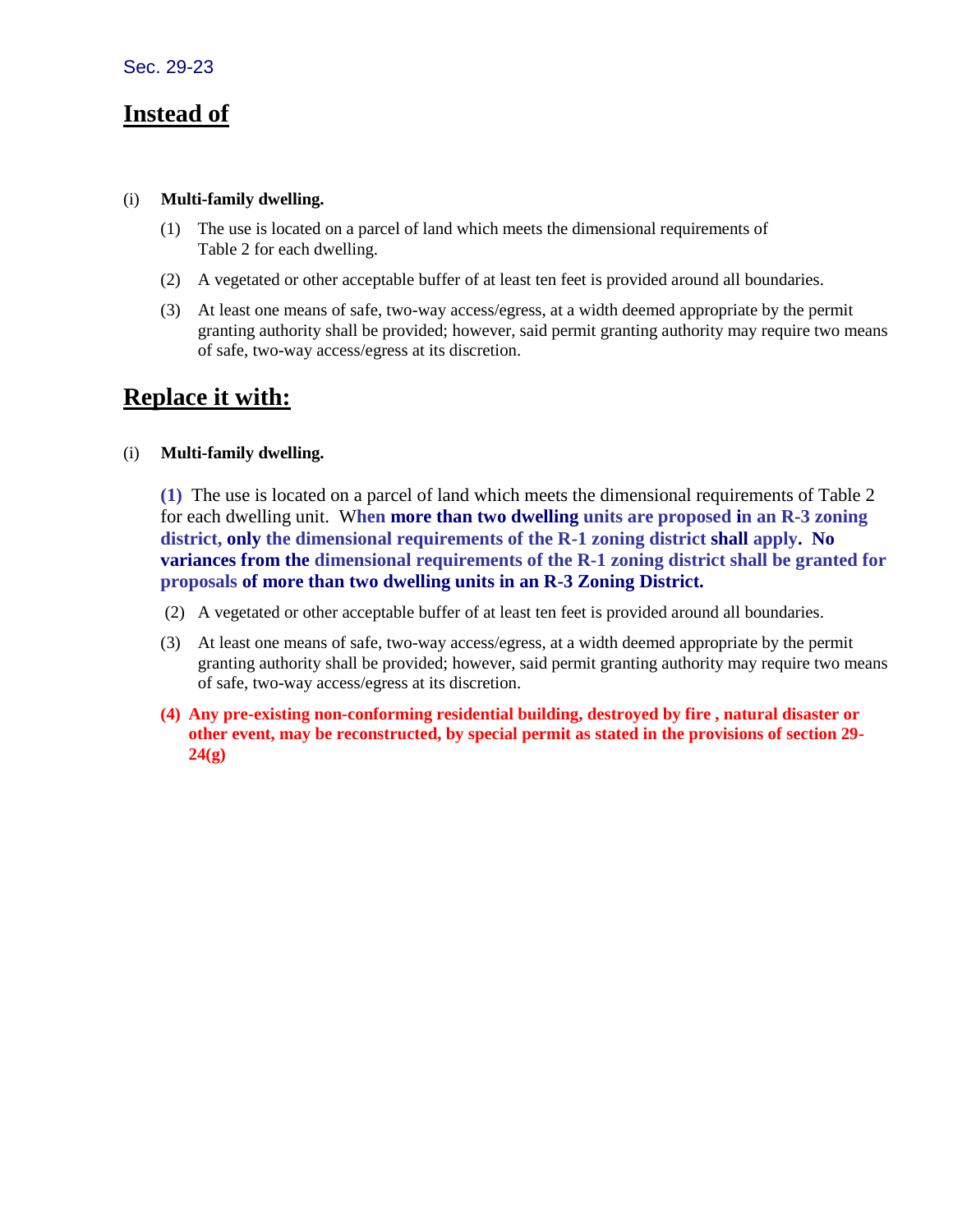## **FOR REFERENCE**

## **AVERAGE LOT SIZES IN THE CITY OF LAWRENCE**

| ZONE          | Number of<br>Parcels | Average Size (sq.<br>ft.) | Total Area of the Zone (sq.<br>ft. |  |  |  |  |
|---------------|----------------------|---------------------------|------------------------------------|--|--|--|--|
| $R-1$         | 2339                 | 10.699                    | 32,150,000                         |  |  |  |  |
| $R-2$         | 4415                 | 9,430                     | 52,860,000                         |  |  |  |  |
| $R - 3/R - 4$ | 3502                 | 7.259                     | 32,680,000                         |  |  |  |  |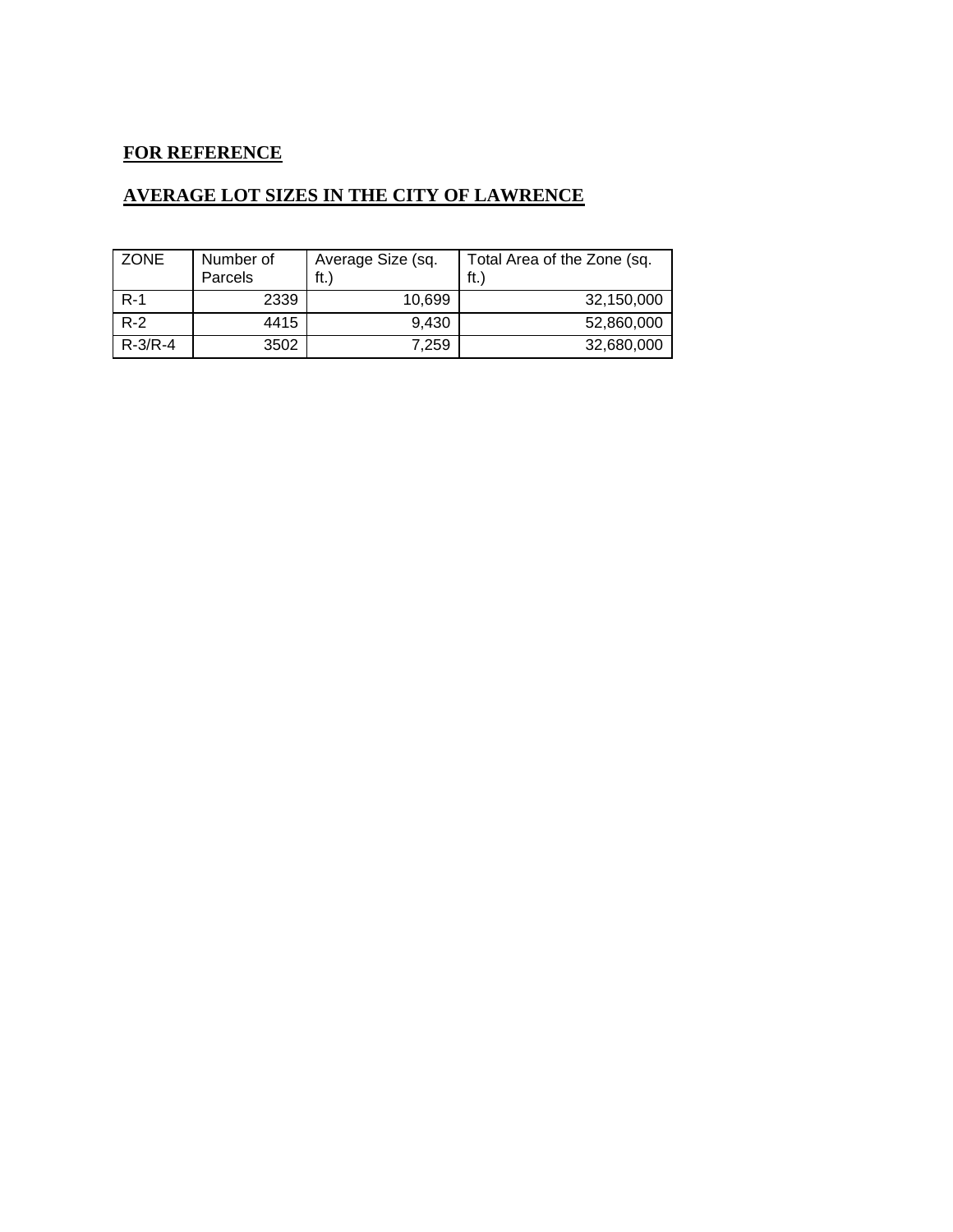#### **FOR REFERENCE**

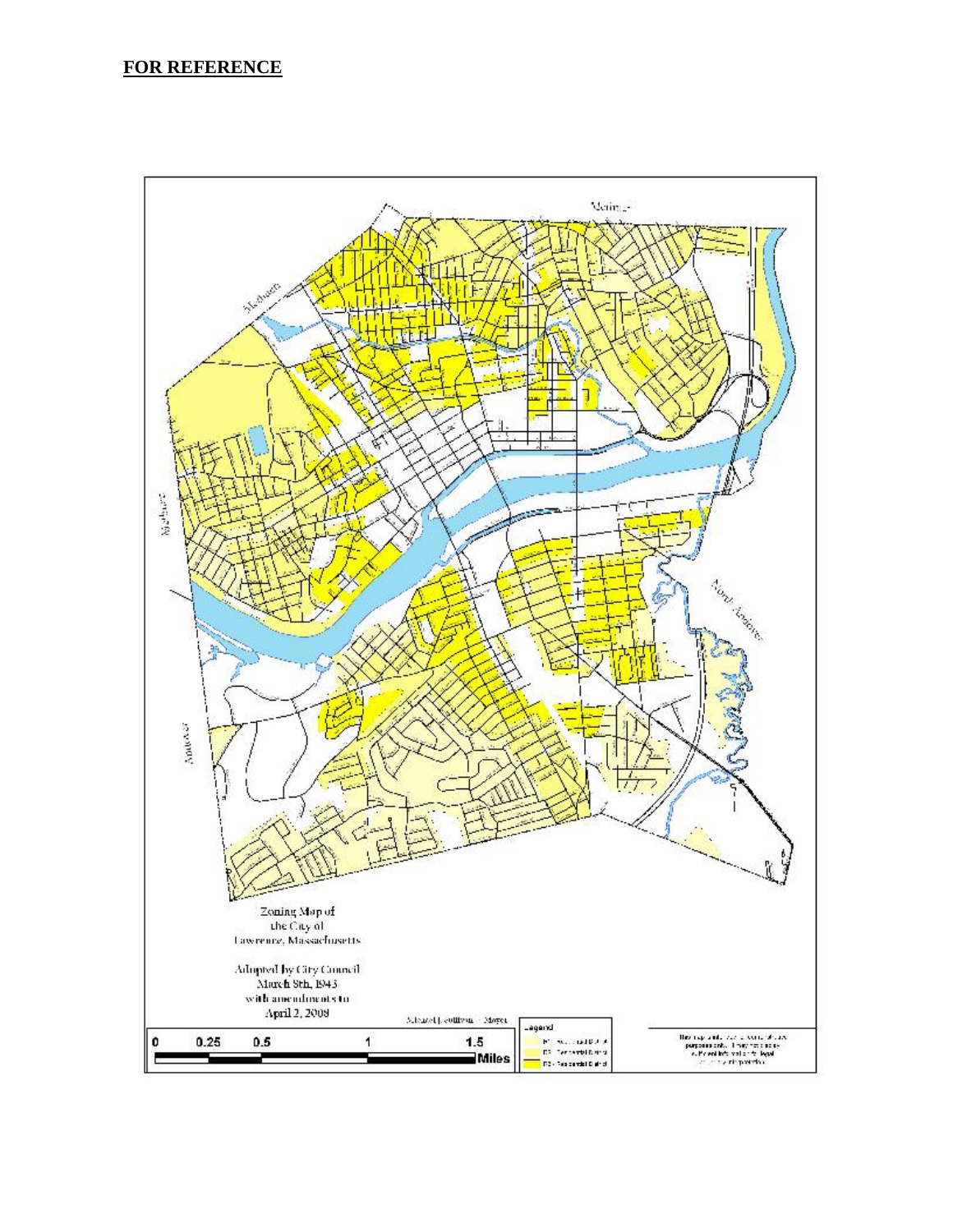**This is a "housekeeping" amendment in that this industrial overlay district (an area with special restrictions that could provide development incentives) was replaced by the Arlington Mills Smart Growth Overlay district in 1996 for the development of the Malden Mills complex as a mixed use district. There is no need for the Planned Industrial Overlay District to exist and it is actually at odds with the AMSGO overlay. The underlying zone of I-2 remains unchanged.**

**Doc. 242/12**



**DELETION OF SECTION 29-19(A)**  PLANNED INDUSTRIAL OVERLAY DISTRICT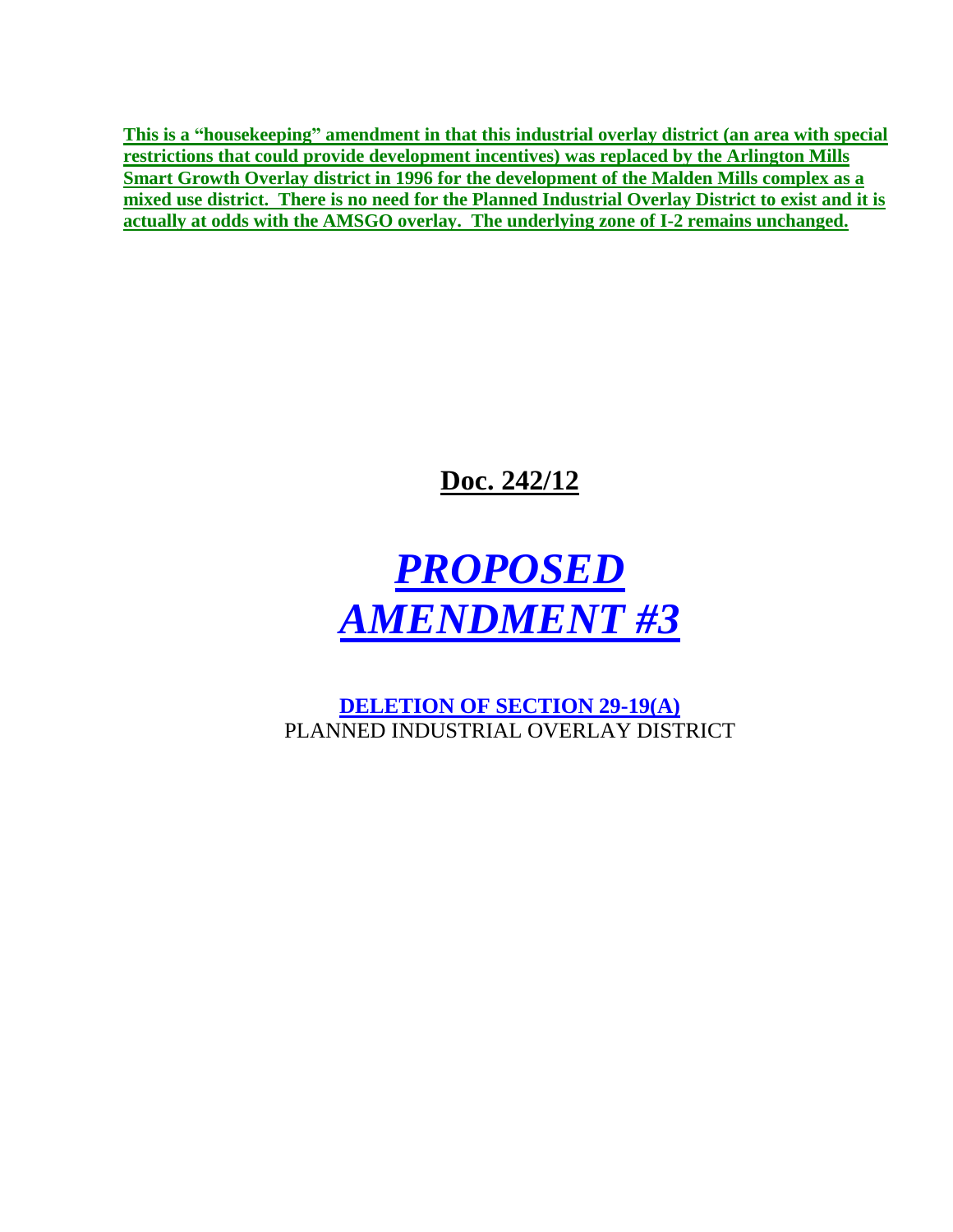## The Zoning Ordinances would be amended by deleting Section 29-19(A) Planned Industrial Overlay District.

#### **Sec. 29-19 (A) Planned Industrial Overlay District.** *\*[amended 7/16/96]*

(1) Statement of Purpose.

The purpose of the Planned Industrial Overlay District is to control and design the development, renovation and redevelopment of Planned Industrial Developments. For the purposes of this ordinance, the term Planned Industrial Development shall mean a parcel or parcels of land of not less than ten (10) acres within the PIO District, consisting of one or more lots (whether or not contiguous to each other) on which is located or proposed to be located one or more buildings, which may include either connected buildings or free standing buildings, containing a total of not less than five hundred (500,000) square feet of gross floor area, under common or separate ownership, which buildings are used for industrial and manufacturing purposes with storage, office, and retail and service uses accessory thereto, all under integrated management, and with respect to which the owner or owners of all such lots file with the City Clerk and the Planning Board an instrument in which all such owners agree that all such lots shall be subject to the provisions of this Ordinance applicable to a Planned Industrial Development. After establishment of a planned Industrial Development, additional lots may be added to an establishment of a Planned Industrial Development by such filing with the City Clerk and the Planning Board, so long a s such additional lots are located within the PIO District.

The PIO District permits the development of a Planned Industrial Development subject to specific regulations in this Section and regulations in other sections that are not inconsistent with the provisions of this Section.

(2) Planned Industrial Overlay District Boundaries

(a) The boundary of the PIO District is shown on the Zoning Map, which map is hereby incorporated and made a part of this Ordinance.

(b) The PIO District overlays a portion of other Districts so that the land lying in the PIO District shall also lie in such other Districts in which it is otherwise classified by this ordinance.

(3) Existing Regulations

(a) The regulations of this section shall apply only to a Planned Industrial Development, and not to any other use that is allowed or permitted in the underlying zoning district.

(b) Except for the provisions of this Section 29-19 (A), the provisions of Article V of this Ordinance, Dimensional and Parking Regulations, which are applicable to the underlying zoning district shall not apply with the PIO District, but shall be entirely superseded by the provisions of this Section. To the extent that the provisions of this Section are in conflict with or are inconsistent with any other provisions of the Ordinance, the provisions of this Section shall govern and prevail with respect to a Planned Industrial Development.

- (4) Development Regulations
	- (a) A Planned Industrial Development may consist of more than a single building lot, and in such event the requirements of this Ordinance shall not be applied to individual lots, but shall be applied to the lots within the Planned Industrial Development as if such

lots were a single lot notwithstanding the fact that the lots within the Planned Industrial Development may be in different ownership. More than one building may be located on a single lot within the Planned Industrial Development.

(b) In the case of a Planned Industrial Development in the City of Lawrence which is under integrated management with abutting land in an adjacent municipality or municipalities, the land in the adjacent municipality or municipalities shall be included for purposes of determining compliance of the Planned Industrial Development in the City of Lawrence with the provisions of this Ordinance.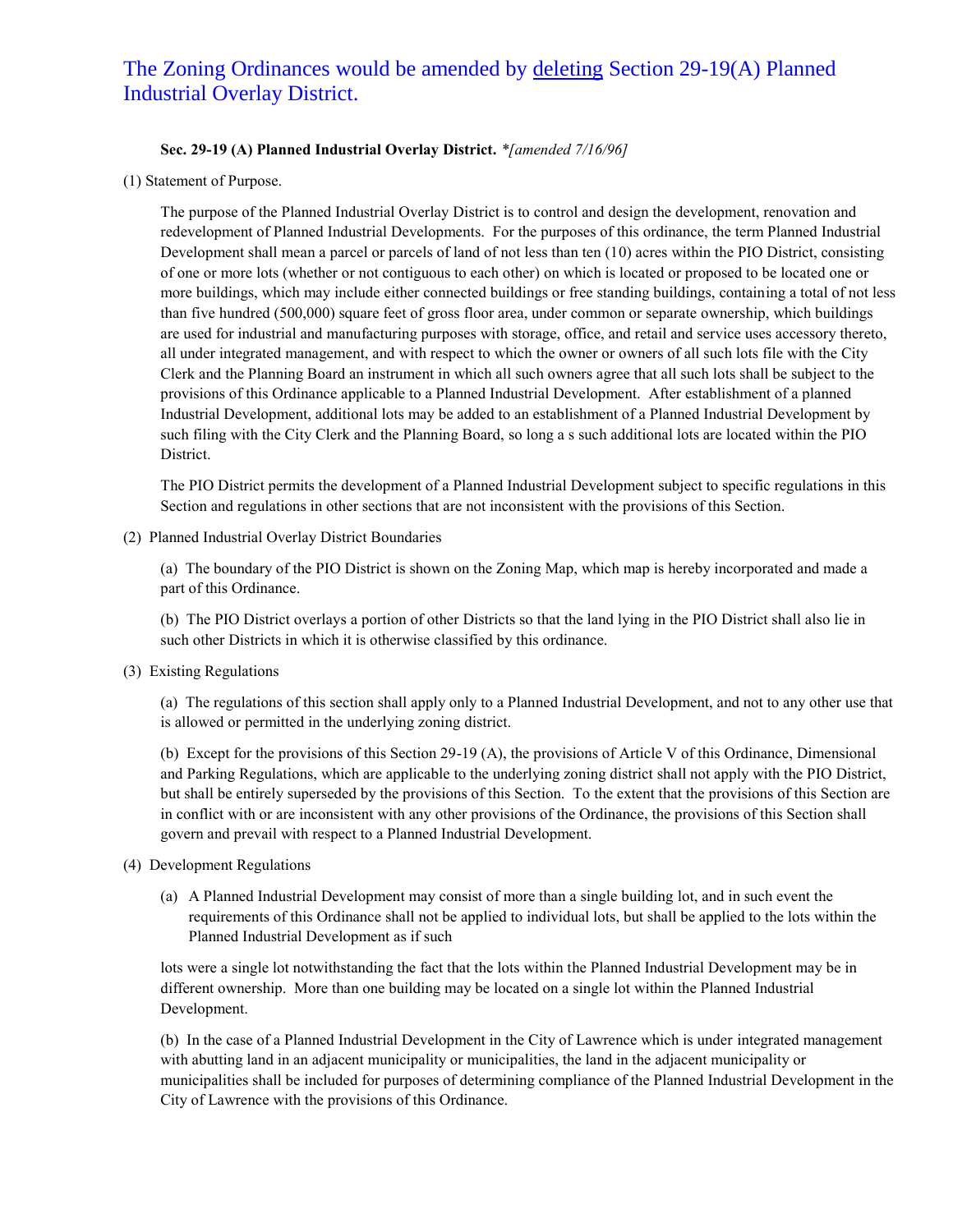(c) The Planned Industrial Development may be developed in phases and may be developed and occupied under one or more building permits, occupancy permits and site plan approvals.

(d) The following dimensional controls and parking and loading regulations shall govern a Planned Industrial Development.

Minimum Yard Setback:

| Front                                       | 0 feet                        |
|---------------------------------------------|-------------------------------|
| Side and Rear                               | 0 feet                        |
| Minimum Number of Off-Street Parking Spaces | 1 space per 2,000 s.f. $^{1}$ |
| Minimum Number of Loading Bays              | Adequate                      |

<sup>1</sup>Square feet of gross floor area defined as follows: the sum of the areas of horizontal section through each story of all parts of the building measured from the outer faces of the walls, excluding basement areas of whose interior height more than half is below finished grade, and excluding enclosed garages.

(e) Construction, including parking facilities, within the Planned Industrial Development shall be subject to Site plan Approval by the Planning Board according to, and to the extent required by Article VIII of this Ordinance prior to the applying for building permits on such project.

(f) Signage in a Planned Industrial Development shall be governed by the provisions of Article VI of this Ordinance with respect to signs in industrial districts, regardless of the underlying zoning district in which all of any portion of such Planned Industrial Development is located.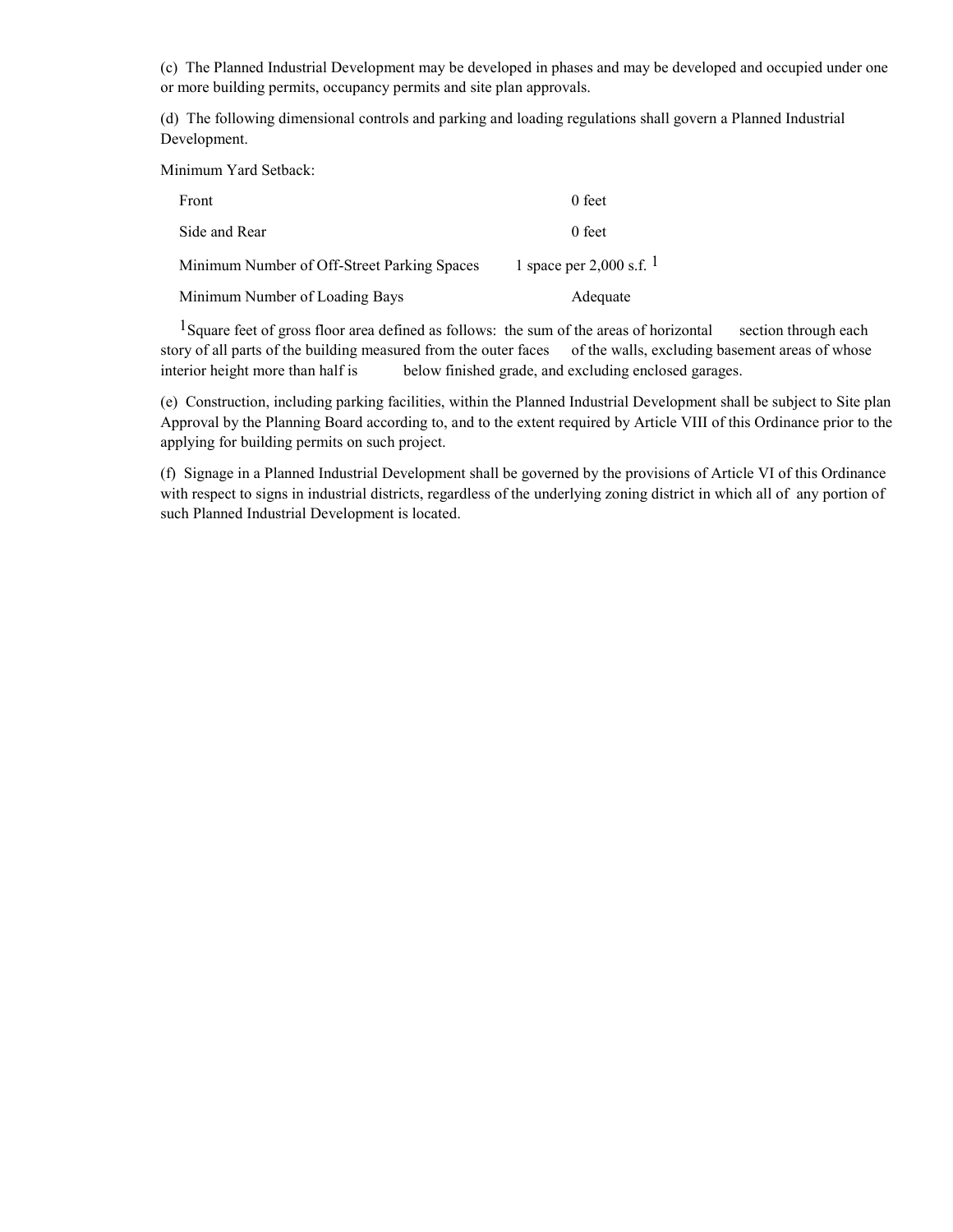**The Zoning Ordinance currently does not conform to State Law (shown on the attached), thus this amendment will bring our ordinance regarding Child Care in conformance with the State Law.**

**Doc. 243/12**



**AMENDMENT TO THE USE TABLE 29-11 CHILD CARE** *See Use Table attached*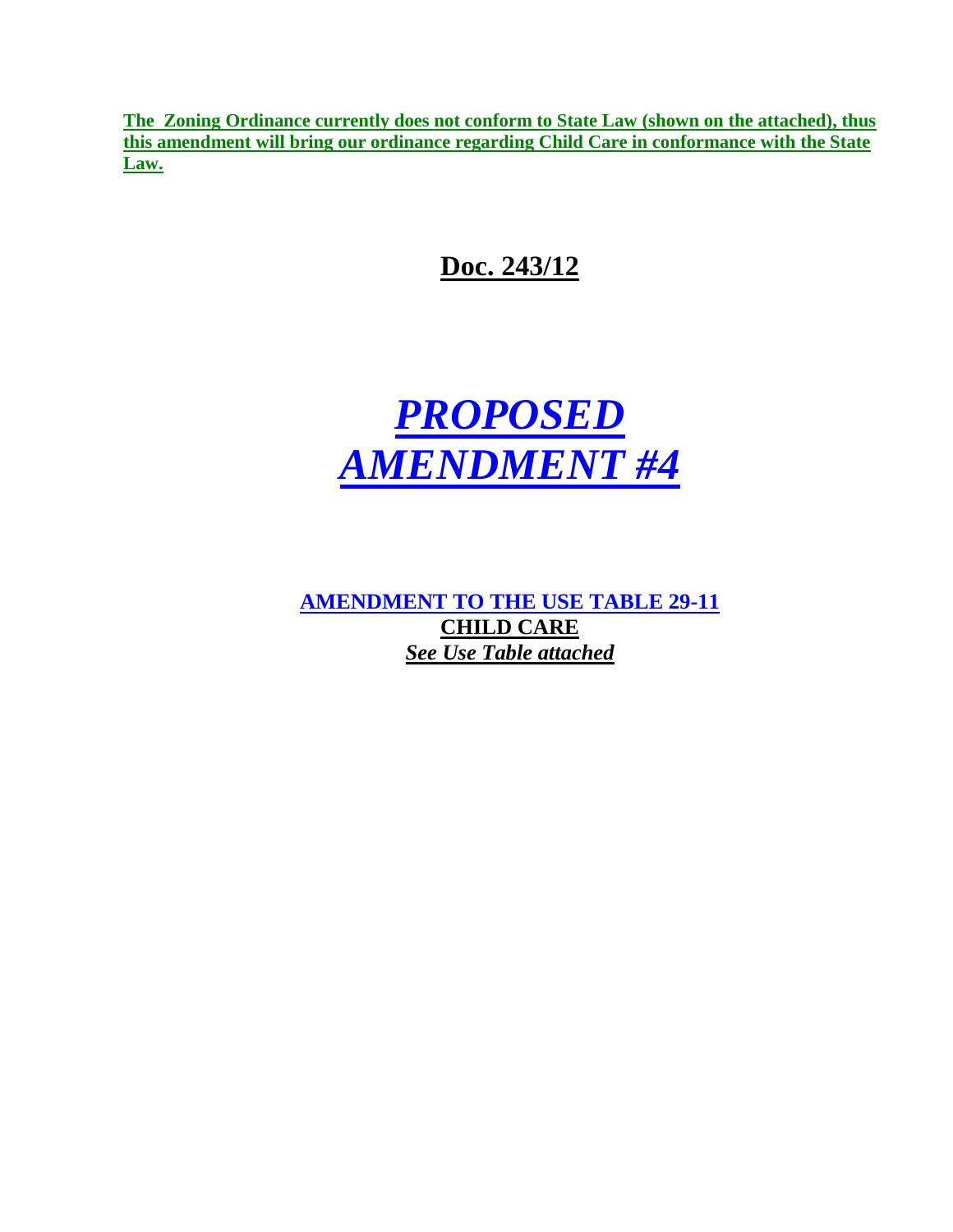# Section 29-11 (Use Table) of the Zoning Ordinance would be amended as shown on the following:

#### **NOTE FOR REFERENCE:**

Regarding the Amendment to the Child Care use as shown, per

#### **M.G.L. Chapter 40A Section 3**

No zoning ordinance or bylaw in any city or town shall prohibit, or require a special permit for, the use of land or structures, or the expansion of existing structures, for the primary, accessory or incidental purpose of operating a child care facility; provided, however, that such land or structures may be subject to reasonable regulations concerning the bulk and height of structures and determining yard sizes, lot area, setbacks, open space, parking and building coverage requirements. As used in this paragraph, the term "child care facility'' shall mean a day care center or a school age child care program, as those terms are defined in section nine of chapter twenty-eight A.

Thus:

Currently:

| Day care facility, adult $(\S$ 29-23 a)        | N <sub>O</sub> | <b>SPSR</b> | <b>SPSR</b> | <b>SPSR</b> | <b>SPSR</b> | <b>SPSR</b> | <b>SPSR</b> | <b>SPSR</b> | NO          | NO          | NO          |
|------------------------------------------------|----------------|-------------|-------------|-------------|-------------|-------------|-------------|-------------|-------------|-------------|-------------|
| Day care facility, child $(\S 29-23 a)$        | D              |             |             |             |             |             |             |             |             |             |             |
| Day care child home facility<br>$(\S$ 29-23 a) | NO             | <b>SPSR</b> | <b>SPSR</b> | <b>SPSR</b> | <b>SPSR</b> | <b>SPSR</b> | <b>SPSR</b> | <b>SPSR</b> | <b>SPSR</b> | <b>SPSR</b> | <b>SPSR</b> |

Proposed:

| Day care facility, adult<br>$(\S 29-23 a) \& 29-23$<br>(eee)       | P | P | P | P | D | P |   | P |   | P |   |   |
|--------------------------------------------------------------------|---|---|---|---|---|---|---|---|---|---|---|---|
| Day care facility, child<br>$(\S 29-23 a) \& 29-23$<br>(eee)       | P | P | P | P | D | P | D | P | D | P | D | D |
| Day care child home<br>facility<br>$(§ 29-23 a) \& 29-23$<br>(eee) | P | P | D | P |   | P |   | P |   | D |   |   |

#### **Sec. 29-23. General or specific provisions. – Existing Subsection relative to Child Care**

#### (a) **Day care facility, adult or child.**

- (1) The petitioner shall provide proof that the facility meets the standards promulgated by the Mass. Office for Children and/or Mass. Department of Health.
- (2) There is an adequate play area for child day care facilities.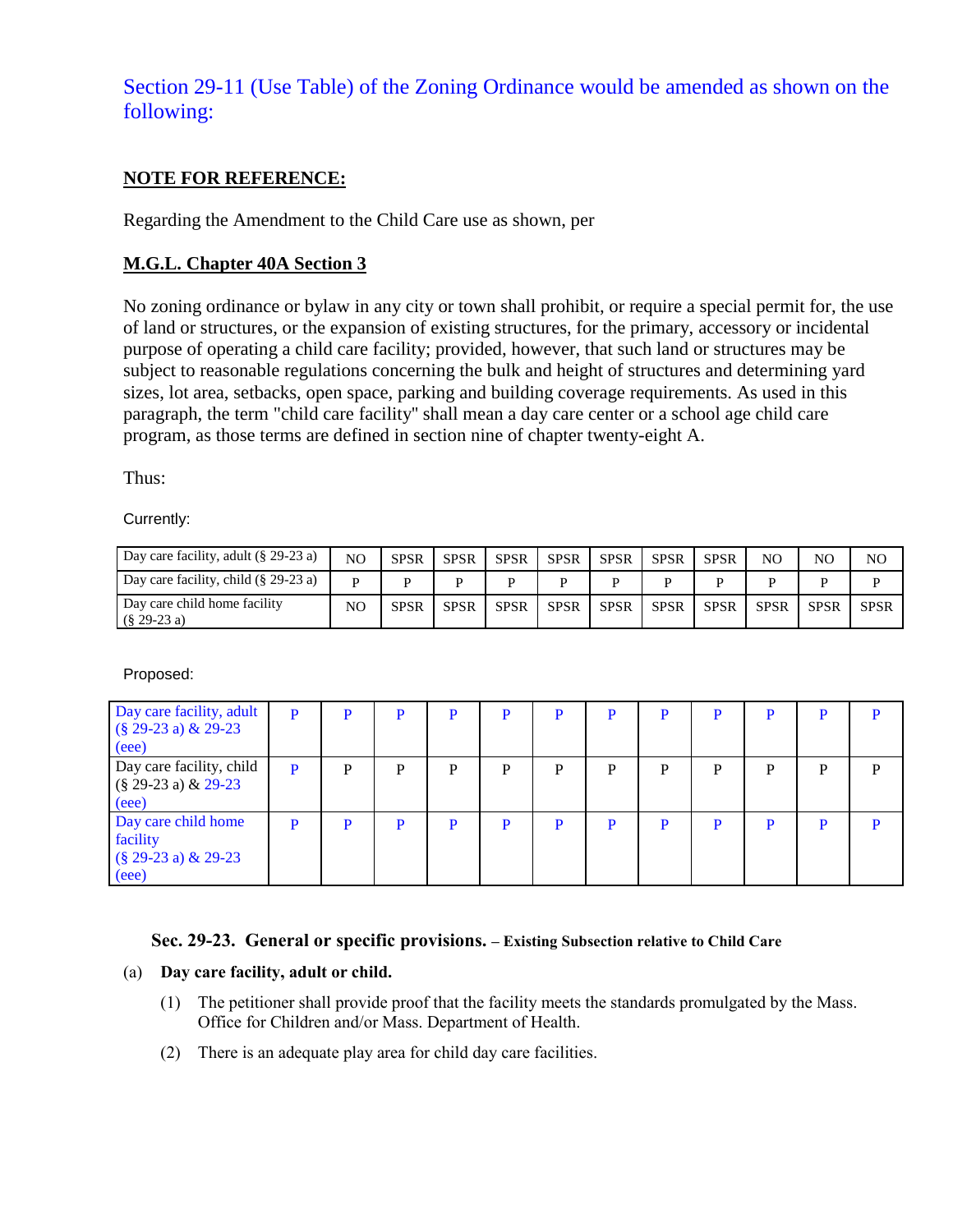**In 2007, the City Council added a zoning district,Open Space Conservation (OSC), to our zoning map and ordinance. The Use Table, Section 29-11 was never amended to include the uses that are allowed on such land. This amendment adds the column to the table to include the Open Space Conservation district and the appropriate subsection.**

# **Doc. 244/12**



**AMENDMENT TO THE USE TABLE 29-11 Addition of OSC Zoning District And Section 29-23 (eee)** *See Use Table attached*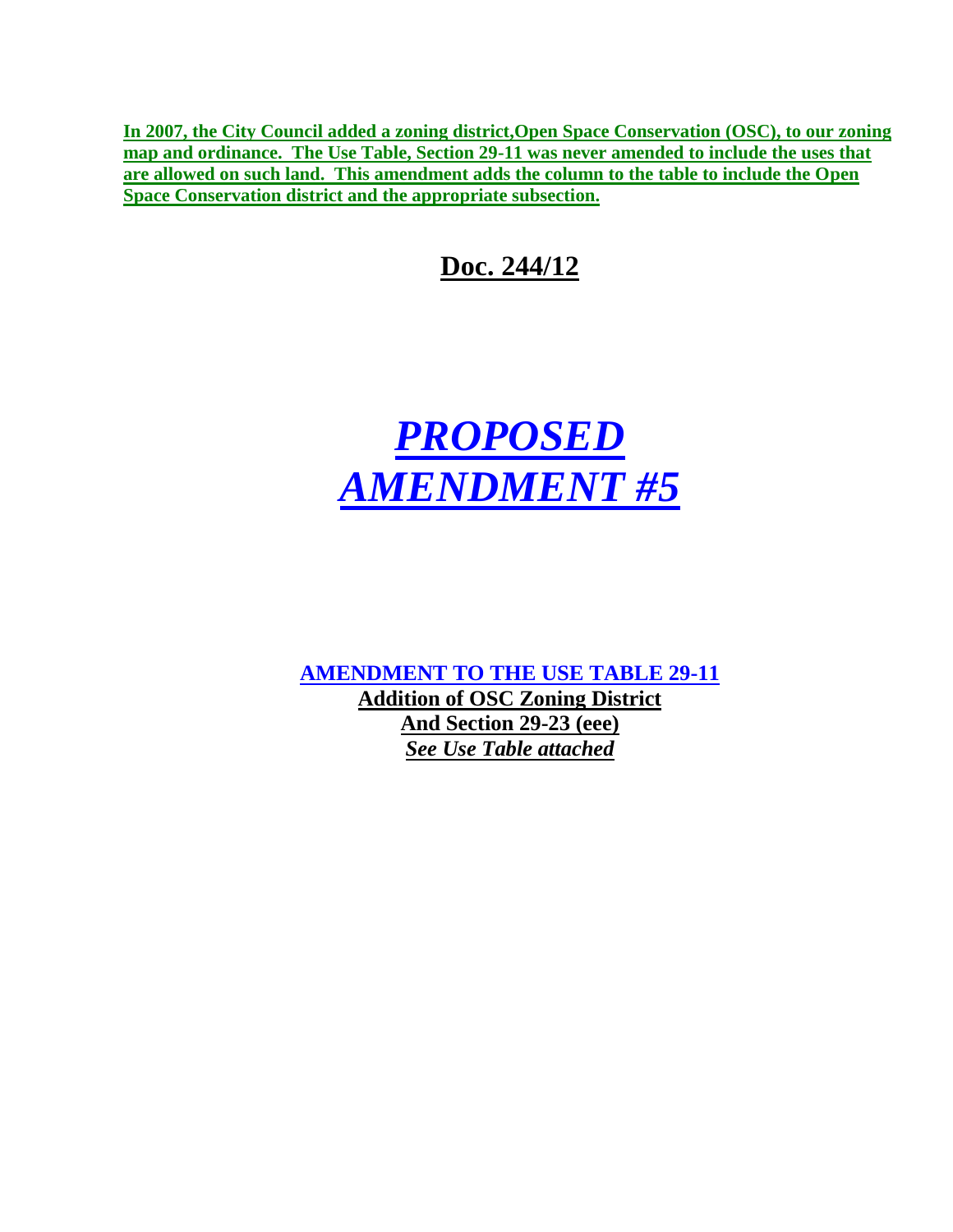Amend the Zoning Ordinance Section 29-11 (Use Table) by adding the (OSC) Open Space Conservation district.

#### **NOTE FOR REFERENCE:**

The City Council amended the Zoning Ordinance (Document 110-2007) on August 8, 2007 by adding this zoning district.

Addition of Section 29-23 (eee)

Section 29-23. General or specific provisions.

(eee) If said property is located in an OSC District, only infrastructure necessary to such purpose is allowed (i.e. trails, educational signage, walkways and public parking areas) subject to review and approval by the Lawrence Conservation Commission.

*See next page*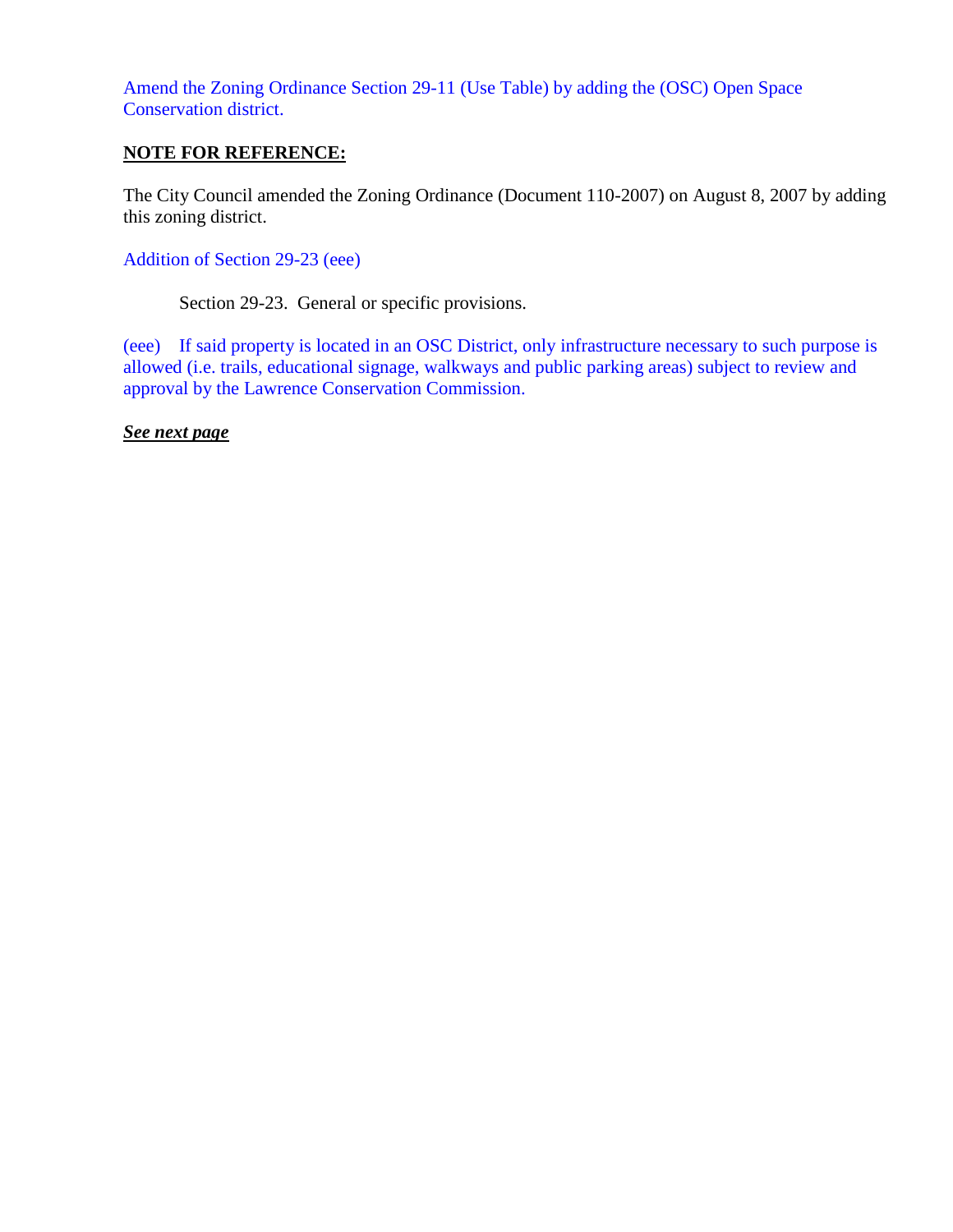**Sec. 29-11. Use Table.**

#### **TABLE 1 Schedule of Requirements**

| D           | Permitted.                                                                                 |
|-------------|--------------------------------------------------------------------------------------------|
| <b>PSR</b>  | Permitted with site plan review by the Planning Board pursuant to Articles VII and VIII.   |
|             | [4/15/97]                                                                                  |
| <b>SPSR</b> | Special permit by Board of Appeals with site plan review by the Planning Board pursuant to |
|             | Articles VII and VIII.                                                                     |
| <b>SPSA</b> | Special permit and site plan approval by Planning Board pursuant to Articles VII and VIII. |
| NO.         | Prohibited.                                                                                |

| USE                                                                                                      |            |             |       |                        | <b>DISTRICT</b> |           |       |       |       |       |       |       |
|----------------------------------------------------------------------------------------------------------|------------|-------------|-------|------------------------|-----------------|-----------|-------|-------|-------|-------|-------|-------|
|                                                                                                          | <b>OSC</b> | <b>OSR</b>  | $R-1$ | $R-2$<br>$R-IA$ $R-2A$ | $R-3$<br>$R-4$  | HA        | $B-1$ | $B-2$ | $B-3$ | $I-1$ | $I-2$ | $I-3$ |
| A. Agriculture                                                                                           |            |             |       |                        |                 | 14/15/971 |       |       |       |       |       |       |
| Agriculture on $5$ acres +                                                                               | P          | $\mathbf P$ | D     | P                      | P               | P         | P     | P     | P     | P     | P     | P     |
| Horticulture on $5$ acres +                                                                              | P          | P           | P     | P                      | P               | P         | P     | P     | P     | P     | P     | P     |
| Floriculture on $5$ acres +                                                                              | P          | P           | D     | P                      | P               | P         | P     | P     | P     | P     | P     | P     |
| Viticulture, on $5$ acres +                                                                              | P          | P           | P     | P                      | P               | P         | P     | P     | P     | P     | P     | P     |
| Structures accessory to<br>agriculture, horticulture,<br>floriculture, and viticulture on 5<br>$acres +$ | P          | P           | P     | P                      | P               | P         | P     | P     | P     | P     | P     | P     |

#### **B. Commercial**

| Adult Uses (§29-23 ww) [12/7/93]                                                                                                                                                                                                                 | N <sub>O</sub>  | N <sub>O</sub> | N <sub>O</sub> | N <sub>O</sub> | N <sub>O</sub> | N <sub>O</sub>  | <b>SPSR</b>    | <b>SPSR</b>    | N <sub>O</sub> | N <sub>O</sub> | <b>SPSR</b>    | N <sub>O</sub>  |
|--------------------------------------------------------------------------------------------------------------------------------------------------------------------------------------------------------------------------------------------------|-----------------|----------------|----------------|----------------|----------------|-----------------|----------------|----------------|----------------|----------------|----------------|-----------------|
| Assembly / function halls (§ 29-23<br>u)                                                                                                                                                                                                         | NO <sub>1</sub> | N <sub>O</sub> | N <sub>O</sub> | N <sub>O</sub> | N <sub>O</sub> | <b>PSR</b>      | N <sub>O</sub> | <b>SPSR</b>    | <b>SPSR</b>    | <b>SPSR</b>    | <b>SPSR</b>    | <b>SPSR</b>     |
| Athletic field $(\S$ 29-23 v)                                                                                                                                                                                                                    | NO <sub>1</sub> | <b>SPSR</b>    | <b>SPSR</b>    | <b>SPSR</b>    | <b>SPSR</b>    | <b>SPSR</b>     | <b>SPSR</b>    | N <sub>O</sub> | NO             | <b>SPSR</b>    | <b>SPSR</b>    | <b>SPSR</b>     |
| Automatic teller machine, not part<br>of existing structure $(\S 29-23 \text{ j})$                                                                                                                                                               | <b>NO</b>       | N <sub>O</sub> | N <sub>O</sub> | N <sub>O</sub> | NO             | <b>SPSR</b>     | <b>SPSR</b>    | <b>SPSR</b>    | <b>SPSR</b>    | <b>SPSR</b>    | <b>SPSR</b>    | <b>SPSR</b>     |
| Automobile or other vehicle sales,<br>and service, new $(\S 29-23$ ee), and<br>accessory sale of used vehicles, so<br>long as such accessory sale of<br>used vehicles does not take up<br>more than 50% of the developed<br>lot area. $[1/3/95]$ | NO <sub>1</sub> | NO             | NO             | NO             | NO             | NO              | NO             | N <sub>O</sub> | N <sub>O</sub> | N <sub>O</sub> | <b>SPSR</b>    | $\, {\bf P}$    |
| Automobile or other vehicle sales,<br>and service, used                                                                                                                                                                                          | N <sub>O</sub>  | N <sub>O</sub> | N <sub>O</sub> | N <sub>O</sub> | N <sub>O</sub> | N <sub>O</sub>  | N <sub>O</sub> | N <sub>O</sub> | N <sub>O</sub> | N <sub>O</sub> | N <sub>O</sub> | N <sub>O</sub>  |
| Awnings & Canopies (§ 29-23 tt)                                                                                                                                                                                                                  | NO <sub>1</sub> | N <sub>O</sub> | P              | P              | P              | P               | $\mathbf{P}$   | P              | P              | P              | $\mathbf{P}$   | $\mathbf{P}$    |
| Bank, main (§ 29-23 jj)                                                                                                                                                                                                                          | N <sub>O</sub>  | N <sub>O</sub> | N <sub>O</sub> | N <sub>O</sub> | N <sub>O</sub> | <b>PSR</b>      | N <sub>O</sub> | P              | $\mathbf{P}$   | <b>SPSR</b>    | <b>SPSR</b>    | <b>SPSR</b>     |
| Bank, branch (§ 29-23 jj)                                                                                                                                                                                                                        | N <sub>O</sub>  | NO             | N <sub>O</sub> | NO             | NO             | <b>PSR</b>      | <b>SPSR</b>    | $\mathbf{P}$   | $\mathbf{P}$   | <b>SPSR</b>    | <b>SPSR</b>    | <b>SPSR</b>     |
| Bars & Cafes (§ 29-23 o)                                                                                                                                                                                                                         | <b>NO</b>       | N <sub>O</sub> | N <sub>O</sub> | N <sub>O</sub> | NO             | <b>SPSR</b>     | <b>SPSR</b>    | <b>SPSR</b>    | <b>SPSR</b>    | <b>SPSR</b>    | <b>SPSR</b>    | <b>SPSR</b>     |
| <b>Billboards</b>                                                                                                                                                                                                                                | N <sub>O</sub>  | NO             | N <sub>O</sub> | N <sub>O</sub> | NO             | NO              | NO             | N <sub>O</sub> | N <sub>O</sub> | NO.            | NO.            | N <sub>O</sub>  |
| Billiard or pool parlor (§ 29-23 ii)                                                                                                                                                                                                             | N <sub>O</sub>  | NO             | N <sub>O</sub> | N <sub>O</sub> | N <sub>O</sub> | NO              | N <sub>O</sub> | <b>SPSR</b>    | <b>SPSR</b>    | NO.            | <b>SPSR</b>    | NO <sub>1</sub> |
| Book bindery $(\S 29-23 s)$                                                                                                                                                                                                                      | N <sub>O</sub>  | N <sub>O</sub> | NO             | NO             | N <sub>O</sub> | NO              | NO             | ${\bf P}$      | N <sub>O</sub> | P              | $\mathbf{P}$   | $\, {\bf P}$    |
| Bowling alley $(\S 29-23 \text{ ii})$                                                                                                                                                                                                            | NO <sub>1</sub> | NO             | N <sub>O</sub> | NO             | NO             | NO <sub>1</sub> | NO             | ${\bf P}$      | $\mathbf{P}$   | P              | $\mathbf{P}$   | $\, {\bf P}$    |
| Carwash $(\S 29-23 p)$                                                                                                                                                                                                                           | <b>NO</b>       | NO             | N <sub>O</sub> | NO             | NO             | <b>SPSR</b>     | <b>SPSR</b>    | <b>SPSR</b>    | NO             | N <sub>O</sub> | <b>SPSR</b>    | NO              |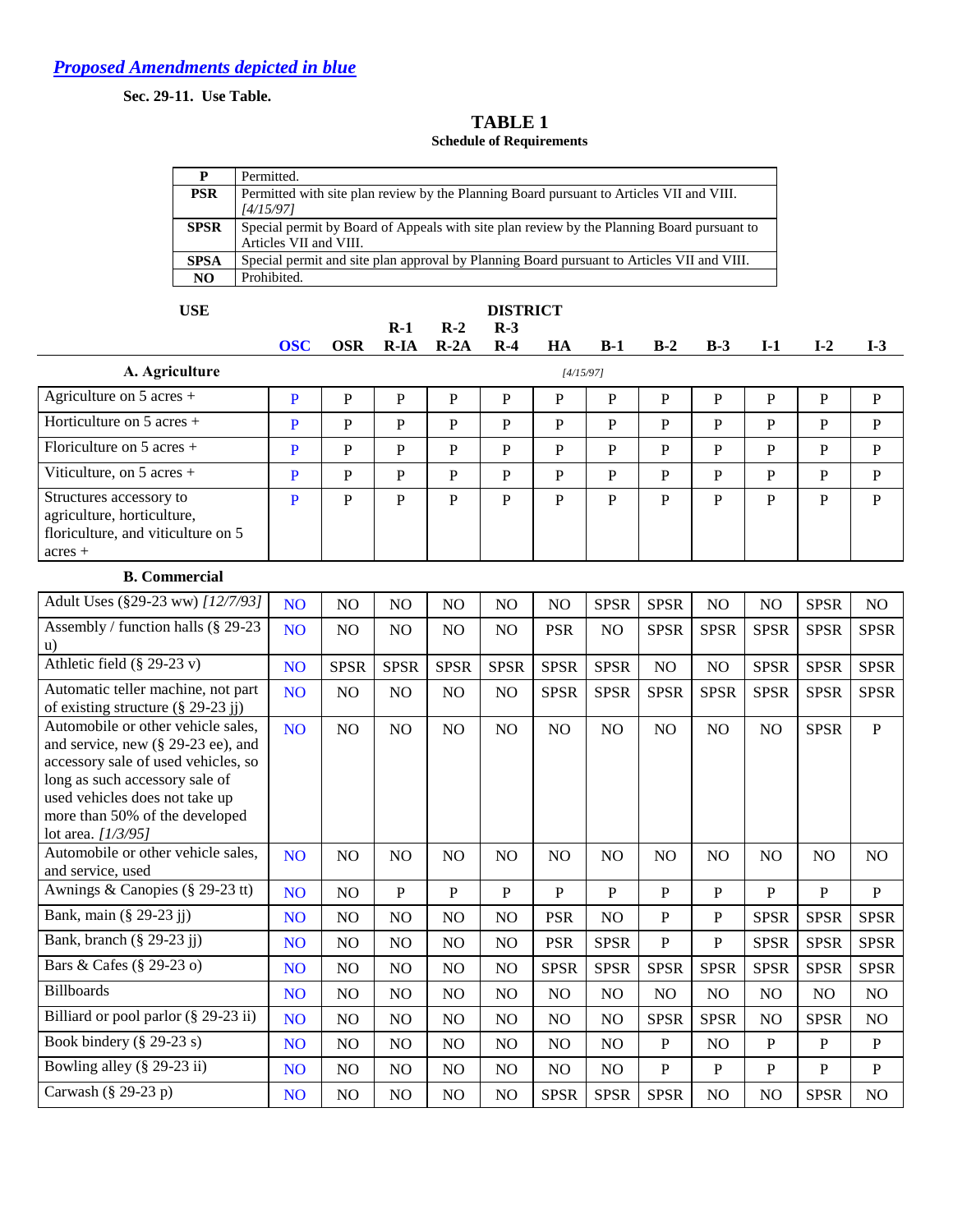| Conference Center $(\S$ 29-23 x)                                                                          | NO <sub>1</sub> | NO             | NO              | NO              | NO             | <b>PSR</b>     | NO             | <b>SPSR</b>    | <b>SPSR</b>    | <b>SPSR</b>    | NO             | <b>SPSR</b>    |
|-----------------------------------------------------------------------------------------------------------|-----------------|----------------|-----------------|-----------------|----------------|----------------|----------------|----------------|----------------|----------------|----------------|----------------|
| Convenience store $(\S 29-23 e)$                                                                          | NO <sub>1</sub> | NO             | NO <sup>1</sup> | NO <sup>1</sup> | <b>SPSR</b>    | ${\bf P}$      | $\mathbf P$    | $\mathbf{P}$   | $\mathbf{P}$   | ${\bf P}$      | $\mathbf P$    | $\, {\bf P}$   |
| Drive-thru facility $(\S 29-23 \text{ rr})$                                                               | NO <sub>1</sub> | NO             | NO              | NO              | NO             | <b>SPSR</b>    | <b>SPSR</b>    | <b>SPSR</b>    | <b>SPSR</b>    | <b>SPSR</b>    | <b>SPSR</b>    | <b>SPSR</b>    |
| Frozen food locker                                                                                        | N <sub>O</sub>  | NO             | N <sub>O</sub>  | N <sub>O</sub>  | N <sub>O</sub> | NO             | NO.            | ${\bf P}$      | N <sub>O</sub> | $\mathbf{P}$   | $\mathbf{P}$   | $\mathbf{P}$   |
| Garage, filling station, or vehicle<br>storage/impoundment facility<br>$(\$29-23p)$                       | NO <sub>1</sub> | NO             | NO              | NO              | NO             | <b>SPSR</b>    | <b>SPSR</b>    | <b>SPSR</b>    | N <sub>O</sub> | NO             | <b>SPSR</b>    | NO             |
| Hotel / Motel $(\S$ 29-23 w)                                                                              | NO <sub>1</sub> | NO             | NO              | N <sub>O</sub>  | NO             | <b>PSR</b>     | NO             | <b>SPSA</b>    | <b>SPSA</b>    | <b>SPSA</b>    | <b>SPSA</b>    | <b>SPSA</b>    |
| Liquor stores & Liquor sales $^2$<br>$(\$29-23$ uu)                                                       | NO <sub>1</sub> | NO             | NO              | NO              | NO             | $\, {\bf P}$   | $\mathbf{P}$   | $\, {\bf P}$   | <b>SPSR</b>    | <b>SPSR</b>    | <b>SPSR</b>    | <b>SPSR</b>    |
| Massage parlor                                                                                            | NO <sub>1</sub> | NO             | NO              | N <sub>O</sub>  | NO             | NO             | NO             | NO             | NO             | NO             | NO             | NO             |
| Massage therapy (§ 29-4)                                                                                  | N <sub>O</sub>  | NO             | NO              | N <sub>O</sub>  | NO             | NO             | N <sub>O</sub> | $\, {\bf P}$   | $\mathbf{P}$   | $\mathbf{P}$   | $\, {\bf P}$   | $\, {\bf P}$   |
| Mixed use $(\S$ 29-23 kk)                                                                                 | NO <sub>1</sub> | NO             | NO.             | NO              | NO             | $\, {\bf P}$   | $\mathbf{P}$   | $\mathbf{P}$   | $\, {\bf P}$   | p <sub>3</sub> | p <sub>3</sub> | p <sub>3</sub> |
| Monument works $(\S 29-23 t)$                                                                             | N <sub>O</sub>  | NO             | NO              | NO              | NO             | NO             | NO             | <b>SPSR</b>    | NO             | NO             | <b>SPSR</b>    | NO             |
| Office                                                                                                    | NO <sub></sub>  | NO             | NO              | NO              | NO             | <b>PSR</b>     | $\mathbf P$    | ${\bf P}$      | $\, {\bf P}$   | $\mathbf{P}$   | $\mathbf{P}$   | $\, {\bf P}$   |
| Parking garage or lot (§ 29-23 y)                                                                         | NO <sub>1</sub> | NO             | NO              | NO              | NO             | <b>SPSR</b>    | <b>SPSR</b>    | <b>SPSR</b>    | <b>SPSR</b>    | <b>SPSR</b>    | <b>SPSR</b>    | <b>SPSR</b>    |
| Planned unit development (§ 29-<br>23z)                                                                   | N <sub>O</sub>  | NO             | NO              | N <sub>O</sub>  | NO             | <b>SPSA</b>    | <b>SPSA</b>    | <b>SPSA</b>    | <b>SPSA</b>    | <b>SPSA</b>    | <b>SPSA</b>    | <b>SPSA</b>    |
| Public transit passenger station<br>$(\S 29-23 q)$                                                        | N <sub>O</sub>  | NO             | NO              | N <sub>O</sub>  | NO             | <b>SPSR</b>    | <b>SPSR</b>    | <b>SPSR</b>    | <b>SPSR</b>    | <b>SPSR</b>    | <b>SPSR</b>    | <b>SPSR</b>    |
| Recreational use (Commercial)<br>(§ 29-23 ii) & 29-23 (eee)                                               | <b>SPSR</b>     | <b>SPSR</b>    | NO              | N <sub>O</sub>  | NO             | NO             | N <sub>O</sub> | <b>SPSR</b>    | <b>SPSR</b>    | <b>SPSR</b>    | <b>SPSR</b>    | <b>SPSR</b>    |
| Recreational use (Public) (§ 29-23<br>ii) $& 29-23$ (eee)                                                 | $\mathbf{P}$    | $\mathbf{P}$   | <b>SPSR</b>     | <b>SPSR</b>     | <b>SPSR</b>    | <b>SPSR</b>    | <b>SPSR</b>    | <b>SPSR</b>    | NO             | <b>SPSR</b>    | <b>SPSR</b>    | <b>SPSR</b>    |
| Rehabilitation of commercial uses<br>and mixed use development <sup>4</sup><br>$(\$29-23 hh)$             | NO <sub>1</sub> | NO             | <b>SPSA</b>     | <b>SPSA</b>     | <b>SPSA</b>    | <b>SPSA</b>    | <b>SPSA</b>    | <b>SPSA</b>    | <b>SPSA</b>    | <b>SPSA</b>    | <b>SPSA</b>    | <b>SPSA</b>    |
| Retail sales establishment<br>$(\$ 29-23 11)$                                                             | NO <sub>1</sub> | N <sub>O</sub> | NO              | N <sub>O</sub>  | NO             | <b>PSR</b>     | $\mathbf{P}$   | $\mathbf{P}$   | P              | $\mathbf{P}$   | $\mathbf{P}$   | $\mathbf{P}$   |
| Retail service establishment<br>$(\$ 29-23 11)$                                                           | N <sub>O</sub>  | NO             | N <sub>O</sub>  | N <sub>O</sub>  | NO             | <b>PSR</b>     | $\mathbf{P}$   | $\mathbf{P}$   | P              | $\mathbf{P}$   | <b>SPSR</b>    | $\mathbf{P}$   |
| Restaurants (§ 29-23 o)                                                                                   | NO <sub></sub>  | $\rm NO$       | $\rm NO$        | $\rm NO$        | $\rm NO$       | PSR            | <b>SPSR</b>    | ${\bf P}$      | $\mathbf P$    | ${\bf P}$      | <b>SPSR</b>    | ${\bf P}$      |
| Roofing shop $(\S 29-23 \text{ l})$                                                                       | NO <sub>1</sub> | NO             | NO              | NO              | NO             | NO             | NO.            | $\, {\bf P}$   | NO             | NO             | $\, {\bf P}$   | NO             |
| Temporary parking for other uses<br>$(\$29-23f)$                                                          | NO <sub>1</sub> | NO             | <b>SPSR</b>     | <b>SPSR</b>     | <b>SPSR</b>    | N <sub>O</sub> | NO.            | N <sub>O</sub> | N <sub>O</sub> | NO             | N <sub>O</sub> | NO             |
| Self-service laundromat; dry clean<br>establishments; hand laundry<br>$(\$ 29-23 mm)$                     | NO <sub>1</sub> | $NO$           | NO              | NO              | <b>SPSR</b>    | ${\bf P}$      | $\mathbf{P}$   | $\, {\bf P}$   | NO             | NO             | <b>SPSR</b>    | NO             |
| Shopping center $(\S 29-23 \text{ ss})$                                                                   | NO <sub>1</sub> | $NO$           | $\rm NO$        | $\rm NO$        | $\rm NO$       | <b>PSR</b>     | NO             | ${\bf P}$      | <b>SPSR</b>    | <b>SPSR</b>    | <b>SPSR</b>    | <b>SPSR</b>    |
| Storage, outdoor (§ 29-23 dd)<br>1/16/96                                                                  | NO <sub>1</sub> | NO             | NO.             | NO.             | NO             | NO             | <b>SPSR</b>    | NO             | NO             | NO             | NO             | <b>SPSR</b>    |
| Telephone exchange building,<br>electric sub-station, or other<br>similar public facility ( $\S$ 29-23 q) | NO <sub>1</sub> | NO             | NO.             | NO              | NO             | <b>SPSR</b>    | <b>SPSR</b>    | <b>SPSR</b>    | NO             | <b>SPSR</b>    | <b>SPSR</b>    | <b>SPSR</b>    |
| Theater $(\S 29-23 ii)$                                                                                   | NO <sub>1</sub> | NO             | NO              | NO              | NO             | $\rm NO$       | NO             | <b>SPSR</b>    | <b>SPSR</b>    | <b>SPRR</b>    | <b>SPSR</b>    | <b>SPSR</b>    |
| Undertaking establishment<br>$(\$ 29-23 h)$                                                               | NO <sub>1</sub> | NO             | NO              | NO              | <b>SPSR</b>    | <b>SPSR</b>    | <b>SPSR</b>    | <b>SPSR</b>    | N <sub>O</sub> | NO             | <b>SPSR</b>    | NO             |
| Upholstery shop $(\S 29-23 11)$                                                                           | NO <sub>1</sub> | NO             | NO              | N <sub>O</sub>  | NO             | NO             | NO             | $\mathbf{P}$   | NO             | NO             | $\mathbf{P}$   | NO             |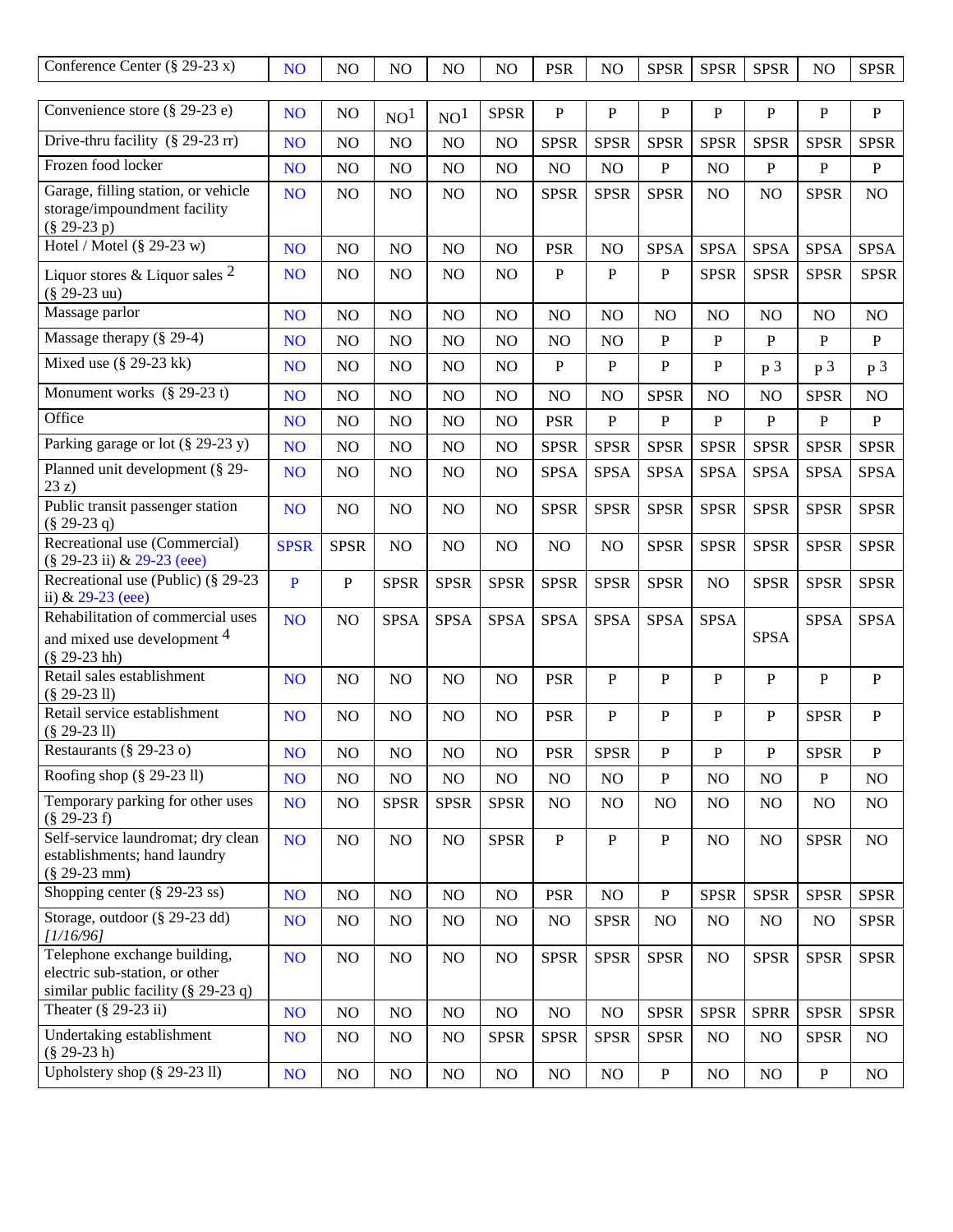#### **C. Industrial**

| Accessory uses to scientific<br>development and/or research<br>$(\$29-23bb)$ | NO <sub>1</sub> | NO  | NO             | NO  | NO  | N <sub>O</sub> | NO          | NO          | N <sub>O</sub> | P              | <b>SPSR</b>    | <b>SPSR</b>    |
|------------------------------------------------------------------------------|-----------------|-----|----------------|-----|-----|----------------|-------------|-------------|----------------|----------------|----------------|----------------|
| Accessory uses to manufacturing                                              | NO <sub>1</sub> |     |                |     |     |                |             |             |                |                |                |                |
| or wholesale use:                                                            |                 |     |                |     |     |                |             |             |                |                |                |                |
| - Garage for storage and repair                                              | NO <sub>1</sub> | NO  | N <sub>O</sub> | NO  | NO  | N <sub>O</sub> | NO          | NO          | NO             | P              | $\, {\bf P}$   | $\, {\bf P}$   |
| of motor vehicles used in                                                    |                 |     |                |     |     |                |             |             |                |                |                |                |
| connection with principal                                                    |                 |     |                |     |     |                |             |             |                |                |                |                |
| (§ 29-17 a & § 29-23 pp)                                                     |                 |     |                |     |     |                |             |             |                |                |                |                |
| - Employee's athletic field and                                              | NO <sub>1</sub> | NO  | NO             | NO  | NO  | NO             | NO          | NO          | NO             | ${\bf P}$      | $\, {\bf P}$   | $\, {\bf P}$   |
| facilities (§ 29-23 pp)                                                      |                 |     |                |     |     |                |             |             |                |                |                |                |
| - Employee's in- house day                                                   | NO <sub>1</sub> | NO  | NO             | NO  | NO  | NO             | NO          | NO          | NO             | $\overline{P}$ | $\, {\bf P}$   | $\, {\bf P}$   |
| care                                                                         |                 |     |                |     |     |                |             |             |                |                |                |                |
| (§ 29-23 a & § 29-23 pp)                                                     |                 |     |                |     |     |                |             |             |                |                |                |                |
| - Employee's restaurant                                                      | NO <sub>1</sub> | NO  | NO             | NO  | NO  | NO             | NO          | NO          | NO             | $\, {\bf P}$   | $\, {\bf P}$   | $\, {\bf P}$   |
| (§ 29-23 o & § 29-23 pp)                                                     |                 |     |                |     |     |                |             |             |                |                |                |                |
| - Showroom for display of                                                    | NO <sub>1</sub> | NO  | NO             | NO  | NO  | NO             | NO          | NO          | NO             | $\overline{P}$ | $\overline{P}$ | $\overline{P}$ |
| products                                                                     |                 |     |                |     |     |                |             |             |                |                |                |                |
| $(\$ 29-23 pp)$                                                              |                 |     |                |     |     |                |             |             |                |                |                |                |
| Freight handling or operations                                               | NO <sub>1</sub> | NO  | NO             | NO  | NO  | NO             | NO          | NO          | NO             | $\overline{P}$ | $\mathbf{P}$   | NO             |
| $(\$ 29-23 pp)$                                                              |                 |     |                |     |     |                |             |             |                |                |                |                |
| Commercial hazardous waste and                                               | NO <sub>1</sub> | NO  | NO             | NO  | NO  | NO             | NO          | NO          | NO             | NO             | NO             | NO             |
| infectious waste disposal and                                                |                 |     |                |     |     |                |             |             |                |                |                |                |
| transfer                                                                     |                 |     |                |     |     |                |             |             |                |                |                |                |
| Heliport (§ 29-23 aa)                                                        | NO <sub>1</sub> | NO  | NO             | NO  | NO  | NO             | NO          | NO          | NO             | <b>SPSR</b>    | <b>SPSR</b>    | <b>SPSR</b>    |
|                                                                              |                 |     |                |     |     |                |             |             |                |                |                |                |
| Indoor Warehousing and recovery                                              | NO <sub>1</sub> | NO  | NO             | NO  | NO  | NO             | NO          | NO          | NO             | NO             | <b>SPSR</b>    | NO             |
| of used automobile and machine                                               |                 |     |                |     |     |                |             |             |                |                |                |                |
| parts (§ 29-23 yy) [2/6/96]                                                  |                 |     |                |     |     |                |             |             |                |                |                |                |
| Junkyards                                                                    | NO <sub>1</sub> | NO  | NO             | NO  | NO  | NO             | NO          | NO          | NO             | NO             | N <sub>O</sub> | NO             |
| Lumber yard                                                                  | NO <sub>1</sub> | NO  | NO             | NO  | NO  | NO             | NO          | NO          | NO             | ${\bf P}$      | ${\bf P}$      | NO             |
| Manufacturing, processing,                                                   | NO <sub>1</sub> | NO  | NO             | NO  | NO  | NO             | NO          | NO          | NO             | $\mathbf P$    | $\, {\bf P}$   | $\, {\bf P}$   |
| fabrication, assembly                                                        |                 |     |                |     |     |                |             |             |                |                |                |                |
| Refuse treatment and disposal                                                | NO <sub>1</sub> | NO  | NO             | NO  | NO  | NO             | NO          | NO          | NO             | <b>SPSR</b>    | <b>SPSR</b>    | <b>SPSR</b>    |
| subject to Ch. 111, Sec. 150 A                                               |                 |     |                |     |     |                |             |             |                |                |                |                |
| $(\$ 29-23$ nn)                                                              |                 |     |                |     |     |                |             |             |                |                |                |                |
| Research and development                                                     | NO <sub>1</sub> | NO  | NO             | NO  | NO  | NO             | NO          | NO          | NO             | <b>SPSR</b>    | <b>SPSR</b>    | <b>SPSR</b>    |
| facility, research laboratory or                                             |                 |     |                |     |     |                |             |             |                |                |                |                |
| research facilities for scientific or                                        |                 |     |                |     |     |                |             |             |                |                |                |                |
| medical research $(\S 29 - 23 xx)$                                           |                 |     |                |     |     |                |             |             |                |                |                |                |
| [6/6/95]                                                                     |                 |     |                |     |     |                |             |             |                |                |                |                |
| Printing establishment $(\S 29-23 s)$                                        | NO <sub>1</sub> | NO. | NO.            | NO  | NO  | <b>SPSR</b>    | <b>SPSR</b> | <b>SPSR</b> | <b>SPSR</b>    | <b>SPSR</b>    | <b>SPSR</b>    | <b>SPSR</b>    |
| Publishing establishment                                                     | NO <sub>1</sub> | NO  | NO             | NO  | NO. | NO             | NO          | NO          | NO             | <b>SPSR</b>    | NO             | <b>SPSR</b>    |
| $(\$29-23 s)$                                                                |                 |     |                |     |     |                |             |             |                |                |                |                |
| Sand, gravel pit, quarry, or                                                 | NO <sub>1</sub> | NO  | NO             | NO. | NO  | NO             | NO          | NO          | NO             | NO             | NO             | NO             |
| soil removal                                                                 |                 |     |                |     |     |                |             |             |                |                |                |                |
| Sign-making establishment                                                    | NO <sub>1</sub> | NO  | NO             | NO. | NO  | NO             | NO          | <b>SPSR</b> | NO             | NO             | <b>SPSR</b>    | NO             |
| $(\$ 29-23 r)$                                                               |                 |     |                |     |     |                |             |             |                |                |                |                |
| Warehouse                                                                    | NO <sub>1</sub> | NO. | NO.            | NO. | NO  | NO             | NO          | NO          | NO             | $\mathbf{P}$   | $\, {\bf P}$   | $\mathbf{P}$   |
|                                                                              |                 |     |                |     |     |                |             |             |                |                |                |                |
| Wholesale sales                                                              | NO <sub>1</sub> | NO  | NO             | NO  | NO  | NO             | NO          | NO          | NO             | ${\bf P}$      | $\, {\bf P}$   | $\, {\bf P}$   |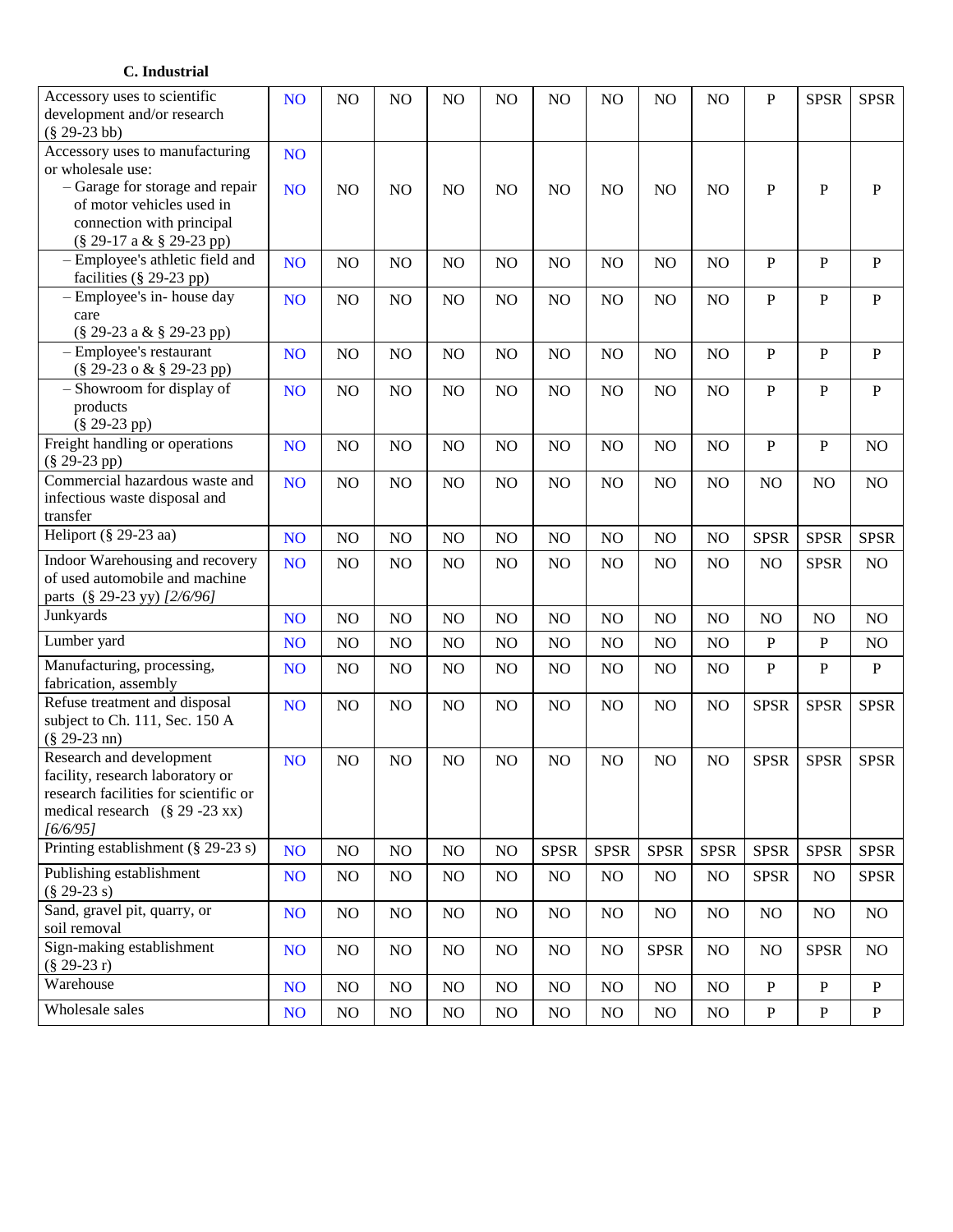#### **D. Institutional**

| Charitable, philanthropic and<br>eleemosynary institution<br>$(\$29-23 m)$                                                                                                     | <b>NO</b>                    | NO                           | NO                             | NO                           | <b>SPSA</b>                  | <b>SPSA</b>                  | <b>SPSA</b>                    | <b>SPSA</b>            | <b>SPSA</b>                  | NO                           | <b>SPSA</b>                  | NO                           |
|--------------------------------------------------------------------------------------------------------------------------------------------------------------------------------|------------------------------|------------------------------|--------------------------------|------------------------------|------------------------------|------------------------------|--------------------------------|------------------------|------------------------------|------------------------------|------------------------------|------------------------------|
| Church or other place of worship,<br>religious denomination or sect<br>(§ 29-22) & 29-23 (eee)                                                                                 | $\mathbf{P}$                 | $\overline{P}$               | $\overline{P}$                 | $\overline{P}$               | $\overline{P}$               | $\mathbf{P}$                 | $\mathbf{P}$                   | $\overline{P}$         | $\overline{P}$               | $\mathbf{P}$                 | $\mathbf{P}$                 | $\mathbf{P}$                 |
| Club or lodge $(\S 29-23 \text{ k})$                                                                                                                                           | <b>NO</b>                    | NO                           | NO                             | NO                           | <b>SPSR</b>                  | <b>SPSR</b>                  | <b>SPSR</b>                    | <b>SPSR</b>            | <b>SPSR</b>                  | <b>SPSR</b>                  | <b>SPSR</b>                  | <b>SPSR</b>                  |
| Community Garage (§ 29-23 n)                                                                                                                                                   | N <sub>O</sub>               | NO                           | NO                             | NO                           | <b>SPSA</b>                  | <b>SPSA</b>                  | <b>SPSA</b>                    | NO                     | NO                           | NO                           | N <sub>O</sub>               | NO                           |
| Day care facility, adult (§ 29-23 a)<br>& 29-23 (eee)                                                                                                                          | $\mathbf{P}$                 | $\mathbf{P}$                 | P                              | P                            | $\mathbf{P}$                 | $\mathbf{P}$                 | $\mathbf{P}$                   | $\mathbf{P}$           | P                            | P                            | P                            | $\mathbf{P}$                 |
| Day care facility, child (§ 29-23 a)<br>& 29-23 (eee)                                                                                                                          | $\overline{P}$               | $\overline{P}$               | $\overline{P}$                 | $\mathbf{P}$                 | $\mathbf{P}$                 | $\overline{P}$               | $\overline{P}$                 | $\, {\bf P}$           | $\mathbf{P}$                 | $\overline{P}$               | $\mathbf{P}$                 | $\, {\bf P}$                 |
| Day care child home facility<br>(§ 29-23 a) & 29-23 (eee)                                                                                                                      | $\overline{P}$               | P                            | P                              | P                            | P                            | P                            | P                              | $\mathbf{P}$           | P                            | P                            | P                            | $\mathbf{P}$                 |
| Dormitory, private (§ 29-23 oo)                                                                                                                                                | <b>NO</b>                    | NO                           | NO                             | NO                           | NO                           | NO                           | NO                             | NO                     | NO                           | <b>SPSA</b>                  | <b>SPSA</b>                  | NO                           |
| Dormitory, non-profit or public<br>(§ 29-23 oo) & 29-23 (eee)                                                                                                                  | $\overline{P}$               | $\mathbf{P}$                 | $\overline{P}$                 | $\, {\bf P}$                 | $\, {\bf P}$                 | $\mathbf{P}$                 | $\mathbf{P}$                   | ${\bf P}$              | $\mathbf{P}$                 | $\overline{P}$               | $\mathbf{P}$                 | ${\bf P}$                    |
| Federal use (§ 29-22) & 29-23<br>(eee)                                                                                                                                         | $\mathbf{P}$                 | $\mathbf{P}$                 | $\mathbf{P}$                   | $\mathbf{P}$                 | $\mathbf{P}$                 | $\mathbf{P}$                 | $\mathbf{P}$                   | $\mathbf{P}$           | $\mathbf{P}$                 | $\mathbf{P}$                 | P                            | $\mathbf{P}$                 |
| Fraternity or sorority house<br>$(\$29-231)$                                                                                                                                   | <b>NO</b>                    | N <sub>O</sub>               | NO                             | <b>SPSA</b>                  | <b>SPSA</b>                  | N <sub>O</sub>               | NO                             | N <sub>O</sub>         | NO                           | N <sub>O</sub>               | NO                           | NO                           |
| Halfway house and group home<br>with educational component<br>(§ 29-23 c) & 29-23 (eee)                                                                                        | $\overline{P}$               | $\mathbf{P}$                 | $\overline{P}$                 | $\mathbf{P}$                 | $\overline{P}$               | $\mathbf{P}$                 | $\mathbf{P}$                   | $\mathbf{P}$           | $\mathbf{P}$                 | $\overline{P}$               | $\mathbf{P}$                 | $\mathbf{P}$                 |
| Hospice $(\S$ 29-23 m)                                                                                                                                                         | <b>NO</b>                    | N <sub>O</sub>               | NO                             | NO                           | NO                           | <b>SPSA</b>                  | <b>SPSA</b>                    | NO                     | NO                           | N <sub>O</sub>               | <b>SPSA</b>                  | NO                           |
| Hospital (§ 29-23 m)                                                                                                                                                           | N <sub>O</sub>               | NO                           | NO                             | NO                           | <b>SPSA</b>                  | <b>SPSA</b>                  | <b>SPSA</b>                    | NO                     | $\rm NO$                     | NO                           | <b>SPSA</b>                  | NO                           |
| Municipal use $(\S 29-22)$ & 29-23<br>(eee)                                                                                                                                    | $\overline{P}$               | $\mathbf P$                  | ${\bf P}$                      | $\, {\bf P}$                 | ${\bf P}$                    | $\, {\bf P}$                 | $\, {\bf P}$                   | ${\bf P}$              | $\, {\bf P}$                 | P                            | $\, {\bf P}$                 | ${\bf P}$                    |
| Museum $(\S$ 29-23 d)                                                                                                                                                          | <b>NO</b>                    | NO                           | <b>SPSR</b>                    | <b>SPSR</b>                  | <b>SPSR</b>                  | <b>SPSR</b>                  | <b>SPSR</b>                    | <b>SPSR</b>            | <b>SPSR</b>                  | <b>SPSR</b>                  | <b>SPSR</b>                  | <b>SPSR</b>                  |
| Rest home $(\S 29-23 m)$                                                                                                                                                       | N <sub>O</sub>               | NO                           | N <sub>O</sub>                 | NO                           | <b>SPSA</b>                  | <b>PSR</b>                   | NO                             | NO                     | NO                           | NO                           | <b>SPSA</b>                  | NO                           |
| Sanitarium (§ 29-23 m)                                                                                                                                                         | <b>NO</b>                    | NO                           | N <sub>O</sub>                 | NO                           | <b>SPSA</b>                  | NO                           | NO                             | N <sub>O</sub>         | NO                           | NO                           | <b>SPSA</b>                  | NO                           |
| School, college, library, or<br>accessory educational building or<br>structure, non-profit or public $(\S$<br>29-23 c) &<br>$29-23$ (eee)<br>State use (§ 29-22) & 29-23 (eee) | $\mathbf{P}$<br>$\mathbf{P}$ | $\mathbf{P}$<br>$\mathbf{P}$ | $\overline{P}$<br>$\mathbf{P}$ | $\mathbf{P}$<br>$\mathbf{P}$ | $\, {\bf P}$<br>$\mathbf{P}$ | $\mathbf{P}$<br>$\mathbf{P}$ | $\mathbf{P}$<br>$\overline{P}$ | ${\bf P}$<br>${\bf P}$ | $\mathbf{P}$<br>$\mathbf{P}$ | $\mathbf{P}$<br>$\mathbf{P}$ | $\mathbf{P}$<br>$\mathbf{P}$ | $\, {\bf P}$<br>$\mathbf{P}$ |
|                                                                                                                                                                                |                              |                              |                                |                              |                              |                              |                                |                        |                              |                              |                              |                              |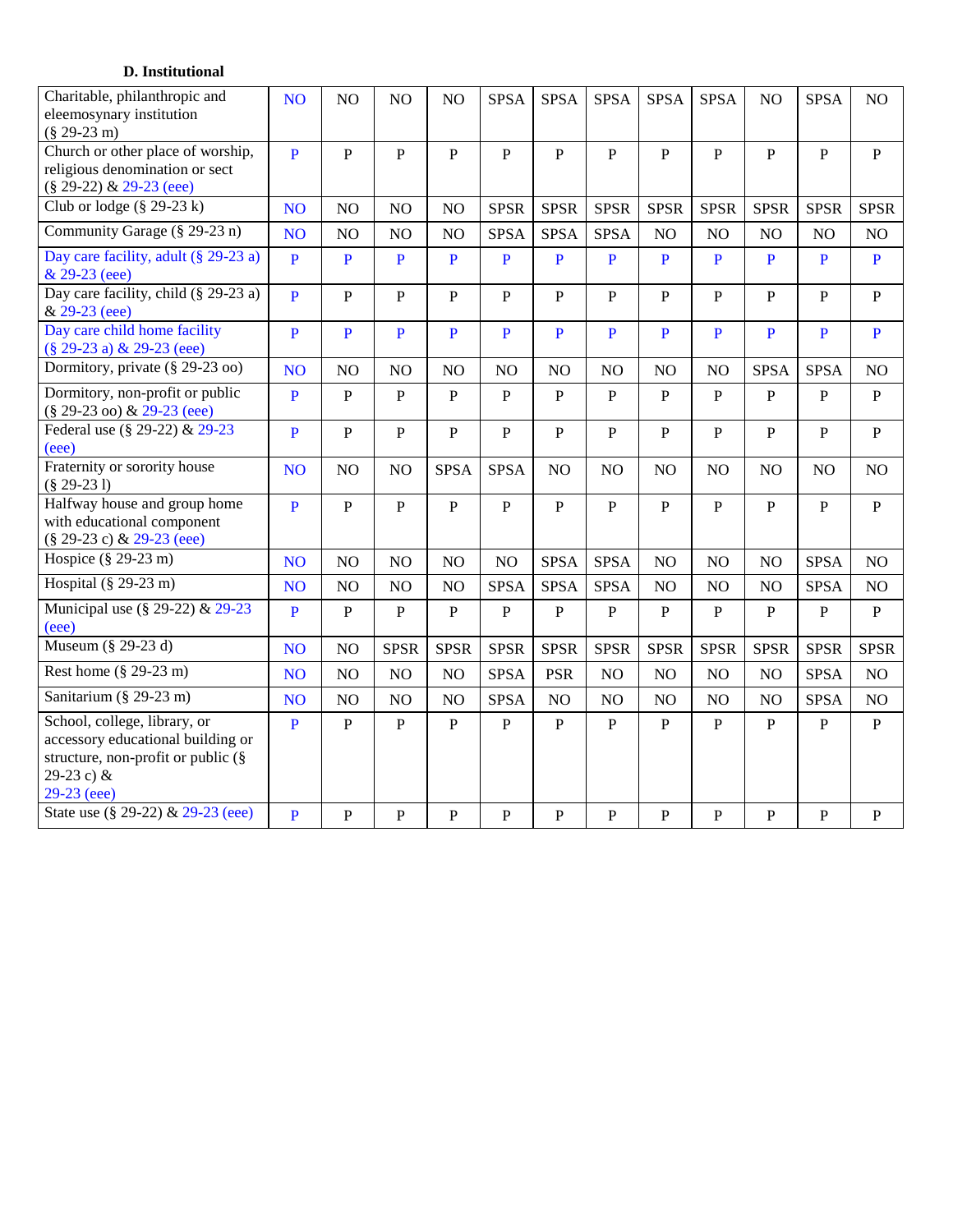#### **E. Residential and Accessory**

| Accessory uses:                                                                                             |                 |              |                |                |                |                |                |                |                |                |                |              |
|-------------------------------------------------------------------------------------------------------------|-----------------|--------------|----------------|----------------|----------------|----------------|----------------|----------------|----------------|----------------|----------------|--------------|
| - Fence, hedge or enclosure wall<br>$(\$29-17a-2)$                                                          | <b>NO</b>       | NO           | $\, {\bf P}$   | $\, {\bf P}$   | $\, {\bf P}$   | <b>PSR</b>     | $\, {\bf P}$   | $\mathbf{P}$   | $\, {\bf P}$   | NO             | N <sub>O</sub> | NO           |
| - Garage community<br>$(\$29-17a & $329-23n)$                                                               | <b>NO</b>       | NO           | NO             | NO             | <b>SPSA</b>    | <b>PSR</b>     | NO             | NO             | NO             | NO             | N <sub>O</sub> | NO           |
| $-$ Garage, private (§29-17 a)                                                                              | <b>NO</b>       | NO           | ${\bf P}$      | $\, {\bf P}$   | P              | <b>PSR</b>     | $\, {\bf P}$   | ${\bf P}$      | $\mathbf{P}$   | N <sub>O</sub> | N <sub>O</sub> | NO.          |
| $-$ Shed or storage building (§29-<br>17a)                                                                  | NO <sub>1</sub> | NO           | $\overline{P}$ | $\, {\bf P}$   | $\, {\bf P}$   | <b>PSR</b>     | $\overline{P}$ | $\, {\bf P}$   | $\mathbf{P}$   | NO             | NO             | NO           |
| $-$ Swimming pool $(\S 29-17 d)$                                                                            | <b>NO</b>       | NO           | $\mathbf{P}$   | $\mathbf{P}$   | $\mathbf{P}$   | <b>PSR</b>     | ${\bf P}$      | $\mathbf{P}$   | $\mathbf{P}$   | NO             | NO             | NO           |
| $-$ Off-street parking (§29-23g)<br>[7/16/96]                                                               | NO <sub>1</sub> | NO           | $\mathbf{P}$   | ${\bf P}$      | ${\bf P}$      | <b>PSR</b>     | <b>SPSR</b>    | <b>SPSR</b>    | <b>SPSR</b>    | <b>SPSR</b>    | <b>SPSR</b>    | <b>SPSR</b>  |
| - or Other Accessory Uses<br>[4/15/97]                                                                      | <b>NO</b>       | NO           | $\overline{P}$ | $\overline{P}$ | $\mathbf{P}$   | <b>PSR</b>     | $\mathbf{P}$   | $\overline{P}$ | $\overline{P}$ | NO             | $\rm NO$       | NO           |
| Assisted Living (§29-23 zz)<br>[4/15/97]                                                                    | NO <sub>1</sub> | NO           | NO             | NO             | <b>SPSA</b>    | <b>PSR</b>     | <b>SPSA</b>    | <b>SPSA</b>    | <b>SPSA</b>    | NO             | <b>SPSA</b>    | <b>SPSA</b>  |
| Home occupation $\sqrt{\frac{8}{29-4}}$                                                                     | <b>NO</b>       | NO           | $\overline{P}$ | $\overline{P}$ | $\overline{P}$ | $\, {\bf P}$   | $\mathbf{P}$   | $\mathbf{P}$   | $\, {\bf P}$   | $\mathbf{P}$   | $\overline{P}$ | $\, {\bf P}$ |
| Lodging house and guest house<br>$(\$29-23j)$                                                               | <b>NO</b>       | NO           | NO             | N <sub>O</sub> | <b>SPSA</b>    | NO             | N <sub>O</sub> | <b>SPSA</b>    | <b>SPSA</b>    | NO             | NO             | NO           |
| Conversion of existing dwelling<br>$(\$29-23 b)$                                                            | <b>NO</b>       | NO           | <b>SPSA</b>    | <b>SPSA</b>    | <b>SPSA</b>    | NO             | NO             | NO             | NO             | NO             | NO             | NO           |
| Group home, halfway house, non-<br>educational (§ 29-23 ff)                                                 | <b>NO</b>       | NO           | NO             | <b>SPSA</b>    | <b>SPSA</b>    | NO             | NO             | NO             | NO             | NO             | NO             | NO           |
| Mobile home                                                                                                 | <b>NO</b>       | NO           | NO             | NO             | NO             | NO             | $\rm NO$       | NO             | $\rm NO$       | NO             | NO             | NO           |
| Reconstruction of pre-existing<br>non-conforming residential use,<br>building or structure $(\S 29-23)$ qq) | <b>NO</b>       | NO           | <b>SPSA</b>    | <b>SPSA</b>    | <b>SPSA</b>    | <b>SPSA</b>    | <b>SPSA</b>    | <b>SPSA</b>    | <b>SPSA</b>    | <b>SPSA</b>    | <b>SPSA</b>    | <b>SPSA</b>  |
| Rehabilitation of one or two unit<br>structure $\frac{4}{3}$ (§ 29-23 hh)                                   | <b>NO</b>       | NO           | $\overline{P}$ | $\mathbf{P}$   | $\, {\bf P}$   | <b>SPSA</b>    | <b>SPSA</b>    | <b>SPSA</b>    | <b>SPSA</b>    | <b>SPSA</b>    | <b>SPSA</b>    | <b>SPSA</b>  |
| Rehabilitation of multi-family                                                                              | NO <sub>1</sub> | NO           | <b>SPSA</b>    | <b>SPSA</b>    | <b>SPSA</b>    | <b>SPSA</b>    | <b>SPSA</b>    | <b>SPSA</b>    | <b>SPSA</b>    | <b>SPSA</b>    | <b>SPSA</b>    | <b>SPSA</b>  |
| structure $\frac{4}{9}$ (§ 29-23 hh)<br>Residence, single family                                            |                 |              | $\mathbf P$    | $\, {\bf P}$   | ${\bf P}$      | $\, {\bf P}$   | ${\bf P}$      |                |                |                |                |              |
| (Article V as applicable)                                                                                   | <b>NO</b>       | NO           |                |                |                |                |                | $\, {\bf P}$   | NO             | NO             | NO             | NO           |
| Residence, two family<br>(Article V as applicable)                                                          | NO <sub>1</sub> | NO           | NO             | $\overline{P}$ | $\mathbf{P}$   | $\overline{P}$ | $\mathbf{P}$   | $\mathbf P$    | NO.            | NO             | NO             | NO           |
| Residence, multi-family (§ 29-23 i<br>or § 29-23 cc as applicable)                                          | <b>NO</b>       | NO           | NO             | NO             | <b>SPSA</b>    | PSR            | <b>SPSA</b>    | <b>SPSA</b>    | <b>SPSA</b>    | NO             | <b>SPSA</b>    | <b>SPSA</b>  |
| Substantial addition to an existing<br>dwelling $(\S 29-23 gg)$                                             | <b>NO</b>       | NO           | <b>SPSA</b>    | <b>SPSA</b>    | <b>SPSA</b>    | NO             | NO             | NO             | NO             | NO             | N <sub>O</sub> | NO           |
| Temporary mobile home (§ 29-23<br>vv) & 29-23 (eee)                                                         | $\mathbf{P}$    | $\mathbf{P}$ | $\overline{P}$ | $\mathbf{P}$   | $\mathbf{P}$   | $\mathbf{P}$   | ${\bf P}$      | $\, {\bf P}$   | $\mathbf{P}$   | $\mathbf{P}$   | ${\bf P}$      | $\, {\bf P}$ |

 $1$  Exception: Convenience stores are not allowed in these districts except where proposed use is located on a corner lot which abuts upon a major thoroughfare as defined in this ordinance. Such use will require a special permit from the Zoning Board of Appeals subject to site plan review by the Planning Board and the provisions of Section 29-23(e).

2 Includes all types of alcoholic beverages.

3 Excluding residential uses.

4 All rehabilitation requiring site plan approval must also follow the provisions of Section 29-23 hh.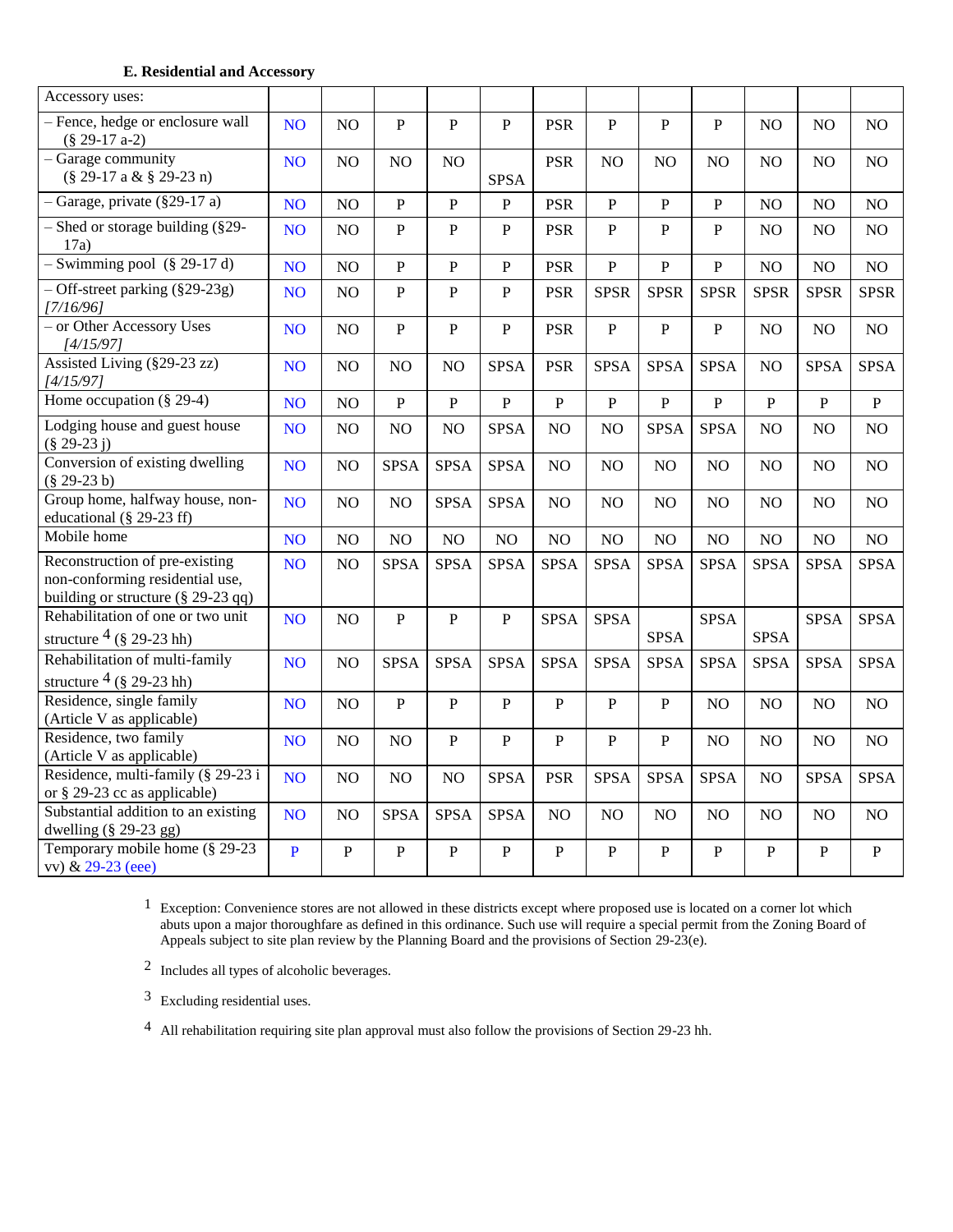**This amendment specifically provides the Zoning Board the authority to require studies relative to the need and scope of telecommunications and wireless facilities when these companies seek special permits for such a use. The City is typically at a disadvantage to the telecommunication companies on the application of scientific principals. This allows the City to "even the playing field" when debating the need for certain construction, including new cell towers.**

# **Doc. 245/12**



Amend:

Section 29-17 Supplementary Dimensional Regulations **(o) Telecommunications and wireless facilities** *(2) Applicability (d) Submittal Requirements:*

**Addition of (F)**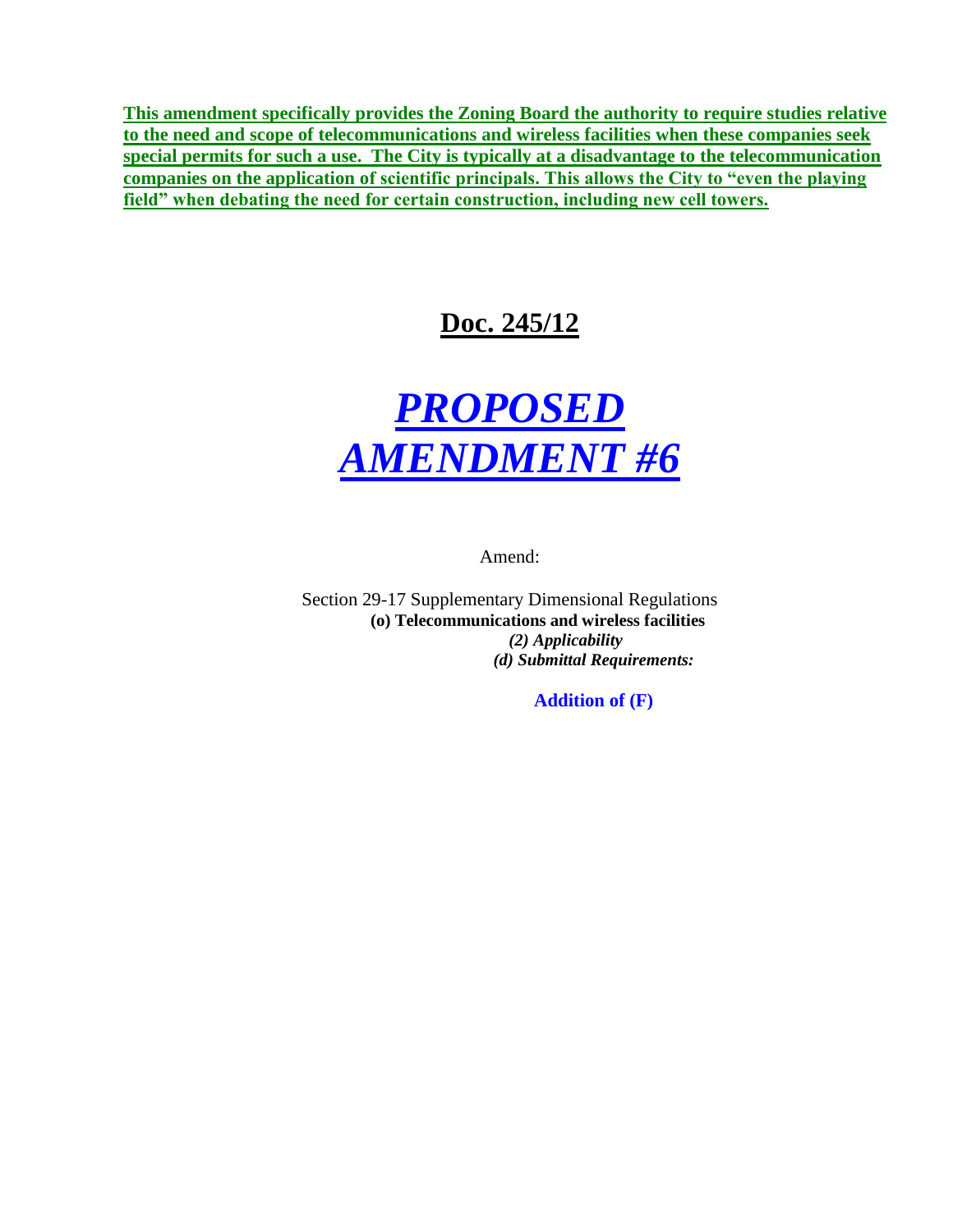#### **Sec. 29-17. Supplementary Dimensional Regulations.**

**(o) Telecommunications and wireless facilities**

*(2) Applicability (d) Submittal Requirements:*

**6.** Written evidence demonstrating that none of the existing structures or telecommunications and wireless facilities can accommodate the applicant's proposed antenna. This shall consist of:

**A.** Substantial evidence that the installation of the proposed antenna and associated equipment would exceed the structural capacity of the existing structures or telecommunications and wireless facilities inventoried, as documented by a qualified and licensed professional engineer and that the structure or telecommunications and wireless facility cannot at a reasonable cost be reinforced, modified, or replace to accommodate the antenna and equipment.

**B.** Substantial evidence as approved by the Zoning board and documented by a qualified licensed professional engineer that the proposed antenna and associated equipment would cause interference with existing antenna on the inventoried structures or telecommunications and wireless applicant's proposed antenna.

**C.** Substantial evidence, as approved by the Zoning Board that the existing structures or telecommunications and wireless facilities inventoried are not of sufficient height to meet the applicant's engineering requirements and that the structure or telecommunications and wireless facilities cannot, at a reasonable cost be extended or replace to meet the required height.

**D.** Substantial evidence, as approved by the Zoning Board that the fees, costs, or contractual provisions required by the owner in order to share existing inventoried structures or telecommunications and wireless facilities are unreasonable. One time costs exceeding the costs of a new telecommunications and wireless facility development are presumed to be unreasonable.

**E.** Substantial evidence, as approved by the Zoning Board, that the applicant can demonstrate other limiting factors that render existing structures or telecommunications and wireless facilities unsuitable.

F. Required studies. The special permit granting authority or, it's designee, may, where it deems it necessary, require studies to enable it to make its required findings. The applicant shall pay for such studies, and the special permit granting authority shall determine the scope of such studies.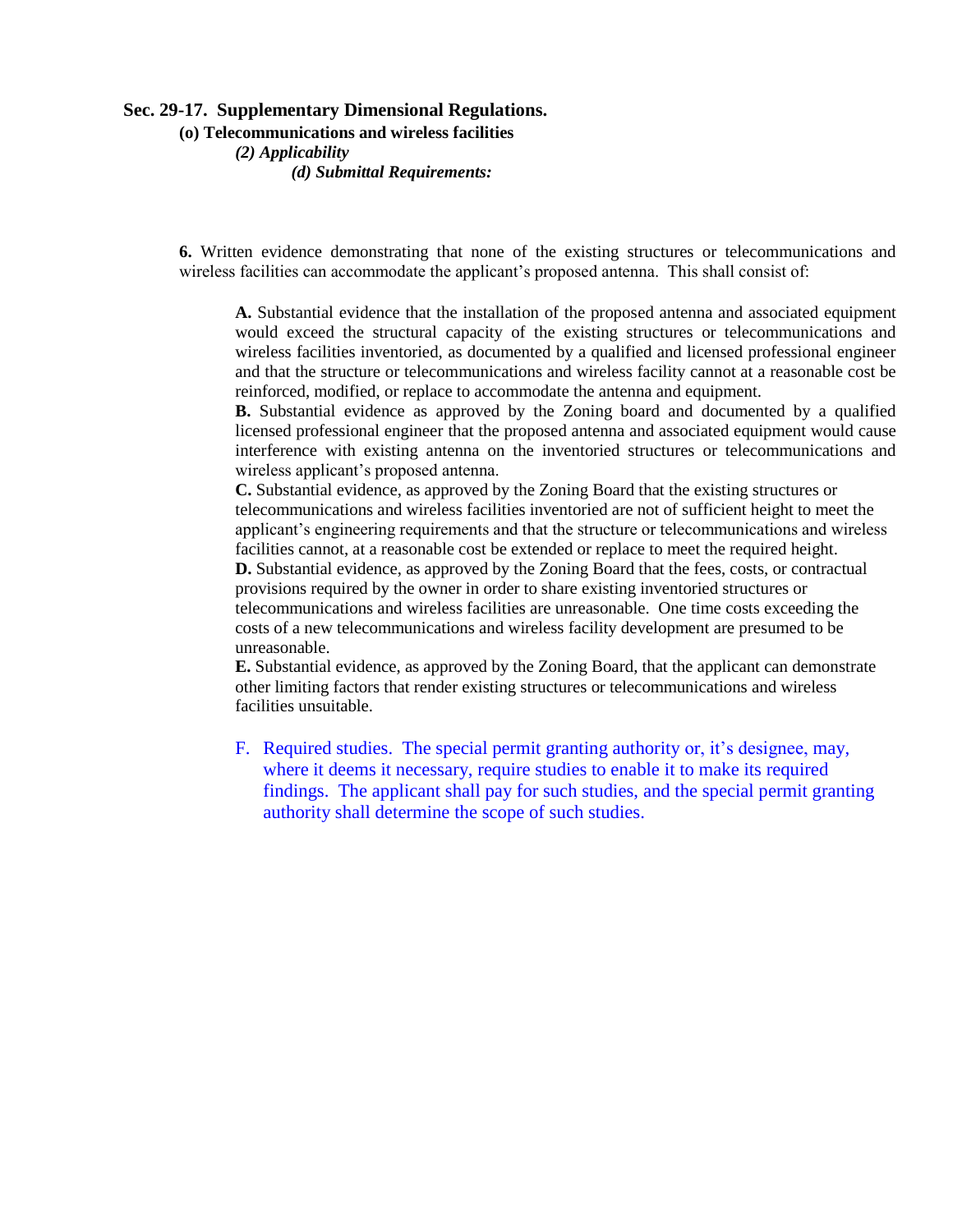**This amendment of the Definition of a sign would now include stand alone blinking lights within the definition.** 

**This amendment also deletes the prohibition of Signs painted on a motor vehicle. This amendment adds the prohibition of Interior illuminated "box" signs in all business zoning district and encourages the use of "Channel" lettering by special permit. This amendment also adds new provisions for billboards and sandwich boards.**

# **Doc. 246/12**

# *PROPOSED AMENDMENT #7*

**Amend Section 29-20 by Amending the Definition of a sign And deleting the prohibition of Signs painted on a motor vehicle And adding the prohibition of Interior illuminated box signs in a B-3 zoning district. Channel lettering is allowed by special permit Also adding provisions for billboards and sandwich boards**

> In addition, amend Section 29-20 Sign Regulations (b) Definition of sign types

> > (4) Awning and Canopy sign

#### And

(11) Interior Illuminated Sign

And

29-20

(g) Special Permit Findings – per use

(5) Bill Boards (a)

And

29-20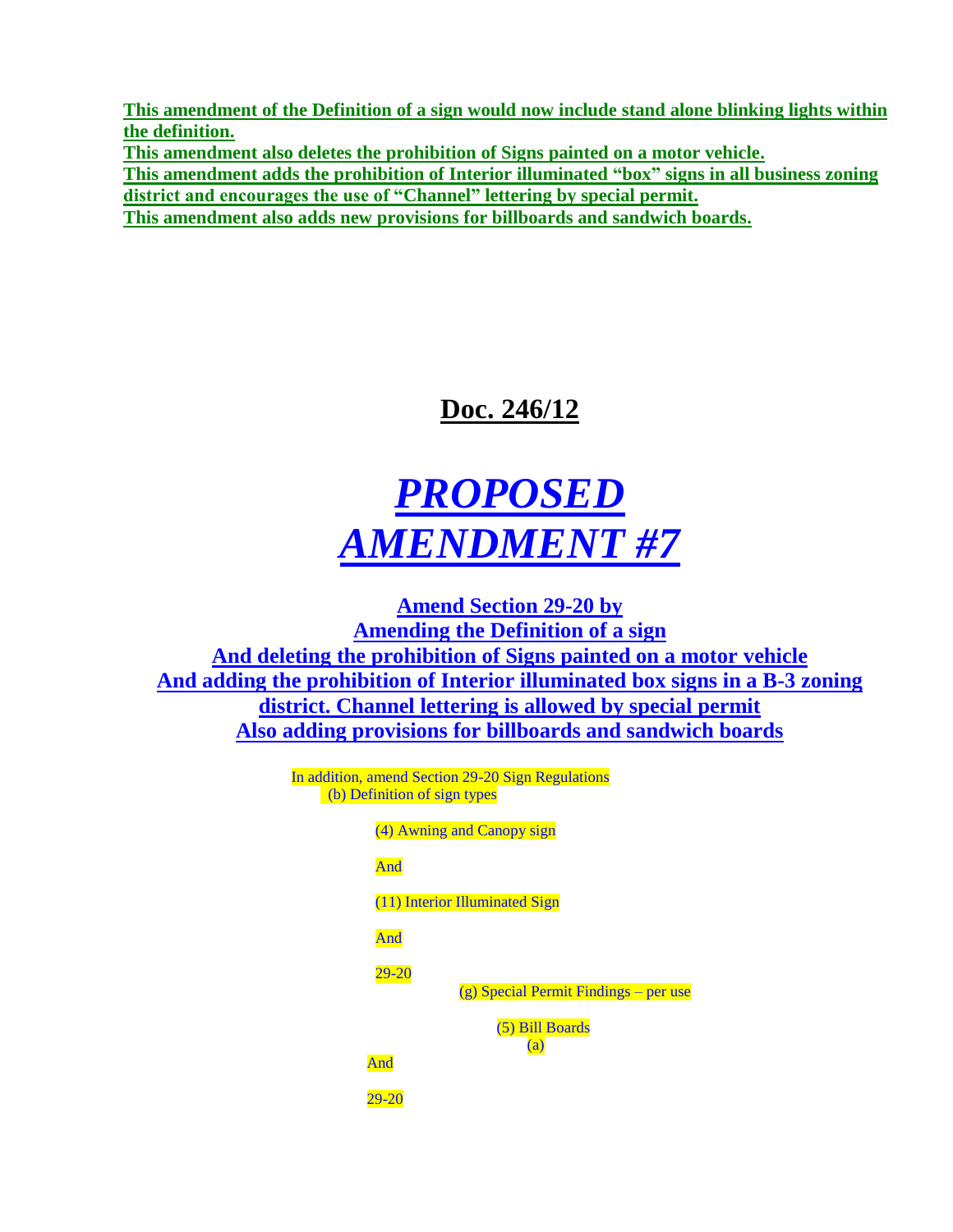(e) By Right Requirements

(12) Sandwich Board signs (ix)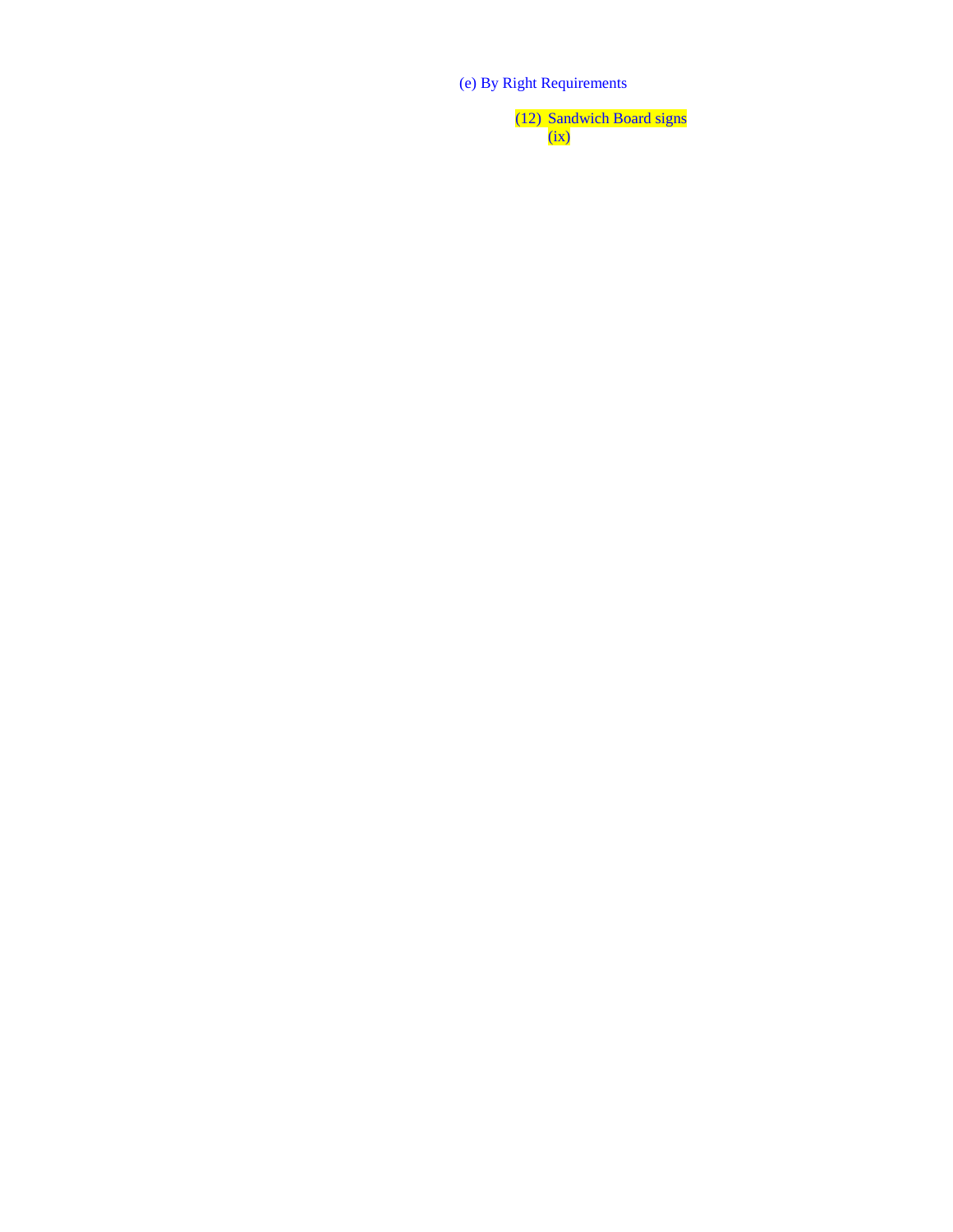#### **Amend:**

#### **Section 29-4 Definitions from:**

**Sign.** A sign is any permanent or temporary structure, device, billboard, letter, word, banner, pennant, insignia or representation which is used as, or which is in the nature of, an advertisement, announcement or direction, and which is within the nature of an advertisement, announcement or direction, and which is within public view. Flags and insignia of any government shall not be considered signs.

#### **To:**

**Sign.** A sign is any permanent or temporary structure, device, **blinking or otherwise,** billboard, letter, word, banner, pennant, insignia or representation which is used as, or which is in the nature of, an advertisement, announcement or direction, and which is within the nature of an advertisement, announcement or direction, and which is within public view. Flags and insignia of any government shall not be considered signs.

#### **Amend:**

#### **From:**

#### **Sec. 29-20. Sign Regulations.**

**(a)** General Requirements for all Signs and all changes to Existing Signs.

The requirements set forth in §29-20, Sign Regulations, shall be complied with for all signs, and/or awning/canopy signs permitted by right or special permit. All signs, in any district, that are not permitted by right, §29-20 (d), will be reviewed by the Planning Board, as the City's special permit granting authority. Any derogation from the permitted by right requirements for signs and any change to an existing nonconforming, non-complying or illegal sign will require a special permit by the Planning Board, rather than the Zoning Board of Appeals.

- (1) Signs, and/or awning/canopy signs shall fit within and complement the storefront frame.
- (2) Any cantilevered sign shall be cantilevered at a distance from the building or structure on which it is placed consistent with other cantilevered signs on said building or structure or abutting buildings or structures.
- (3) Any cantilever is of a color compatible to the building or structure on which it is placed.
- (4) The sign does not obstruct important views or visual access to other signs.
- (5) The sign does not obscure visual architectural themes which are characteristic in the area or of the building or structure on which it is placed.
- (6) The sign is mounted at a height consistent with other signs on the building or structures nearby.
- (7) The sign identifies only the business or industry and the name of its services or products of the building or structure on which it is placed. Signs for different businesses within the same building and having a common doorway shall be of similar style and design.
- (8) There are no more than two signs per structure or lot if more than one structure occupies a lot.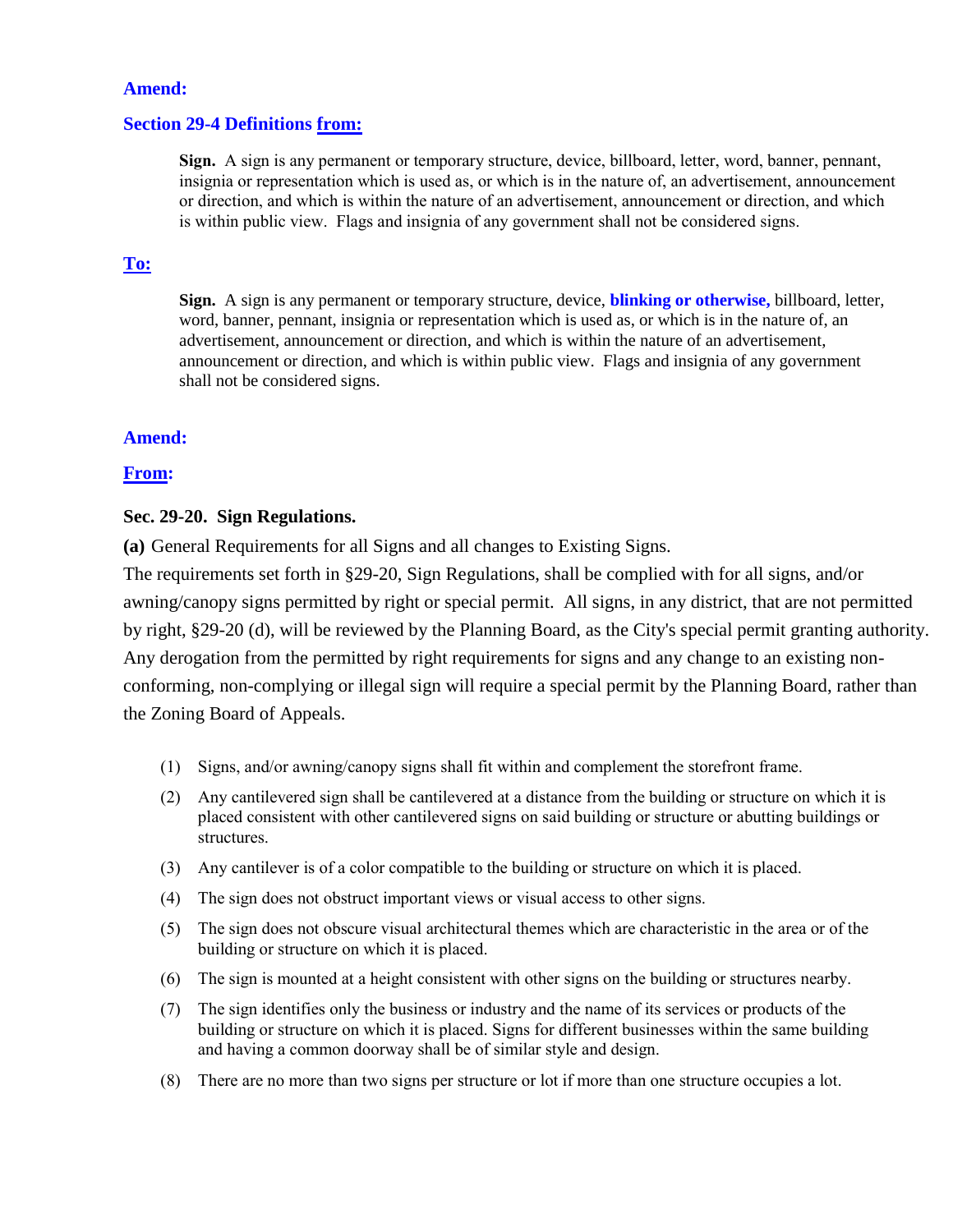- (9) Businesses and/or industries may not use more than twenty-five percent (25%) of each of their signs for display of any logo and/or registered trademark other than their own.
- (10) Neither the sign nor any part thereof shall be more than fifteen feet above ground level except architectural signs.
- (11) Colors shall be limited for any given sign to no more than three colors and shall be compatible with the building and/or awning colors.
- (12) The graphic message of the sign shall be simple and clear minimum wording will increase legibility.
- (13) Different types of lettering shall be limited to no more than two lettering styles for legibility. Lettering on glass shall not cover more than 25% of the window surface.
- (14) No blinking signs or flashing signs will be allowed.
- (15) Electric wiring must be concealed.

#### **To All of the above plus the words:**

(14) No **blinking lights,** blinking signs or flashing signs will be allowed.

#### **And Amend**

#### **Section 29-20 (b)Definition of sign types**

#### **From:**

**Awning or Canopy Sign.** An awning or canopy sign is signage affixed to an awning or canopy.

#### **and**

#### **Interior Illuminated Sign**

Any type of sign with a lighting source located in the interior of the face of the sign.

#### To:

Awning or Canopy Sign. An awning or canopy sign is signage affixed to an awning or canopy. An awning or canopy that has lettering or interior illuminated lighting, for purposes of this ordinance, is to be considered a sign and must conform to the same requirements as all other signs.

#### **Interior Illuminated Sign**

Any type of sign or awning or canopy with a lighting source located in the interior of the face of the sign.

#### **Section 29-20**

#### **(c) Prohibited Signs.**

The following types of signs are prohibited:

- (1) Off-premise signs
- (2) Roof signs
- (3) Signs with flashing or moving lights, or flashing or moving parts, except those signs which indicate time or temperature.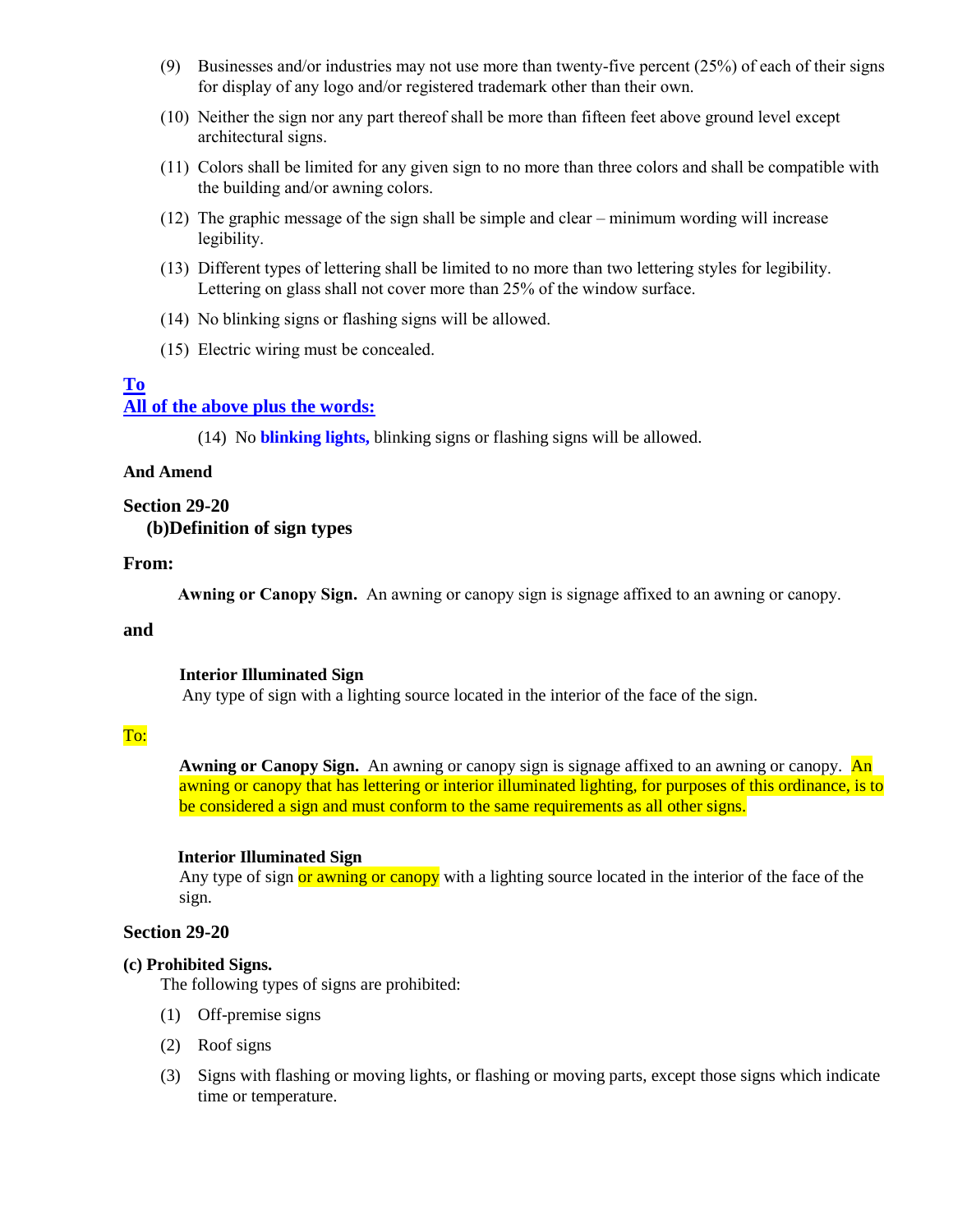- (4) Signs painted on a motor vehicle, except as otherwise permitted herein.
- (5) Signs on vacant lots, except sale or rental signs.

#### **By deleting**

**(4) Signs painted on a motor vehicle, except as otherwise permitted herein.**

#### **And adding**

**(5) Interior illuminated box signs in a B-1, B-2 or B-3 zoning district. Channel lettering is allowed by special permit.**

#### **Amend**

**Section 29-20 (g) Special Permit Findings – Per Use**

#### **To include:**

- **(5) Billboards (excluded in OSR, OSC, R-1, R-2, R-3, R-4 and B-1, B-2, B-3 zoning districts)**
	- **a. Billboards are a permitted use on all municipal property.** *Special Permits are required in HA and all industrial zoning districts.*
	- **b. The billboard operating company must have their name boldly displayed on all billboard frames.**
	- **c. The billboard special permit must be taken out by both the land owner and the billboard operating company and must remain in the custody and control of both during the term of the special permit.**
	- **d. A billboard which remains vacant and/or in a state of disrepair for a period of 6 months shall be considered abandoned under the purposes of the special permit.**
	- e. **A bond, equal to the sum of the cost to remove the billboard, shall be required prior to the issuance of any permit. The Planning Board shall set the form and amount of security that represents the cost for removal and disposal of abandoned billboard in the event that it is abandoned and the owner is incapable or unwilling to remove said billboard.**

| <b>USE</b>        | <b>DISTRICT</b> |                          |                                   |    |          |     |     |                        |    |       |       |
|-------------------|-----------------|--------------------------|-----------------------------------|----|----------|-----|-----|------------------------|----|-------|-------|
|                   |                 | $R-1$<br><b>OSR R-IA</b> | $R-2$ $R-3$<br>$\mathbf{R}$<br>2A |    | $R-4$ HA |     |     | <b>B-1 B-2 B-3 I-1</b> |    | $I-2$ | $I-3$ |
| <b>Billboards</b> | NO              | NO                       | NO                                | NO | NO.      | NO. | NO. | N <sub>O</sub>         | NO | NO    | NO    |

#### **And delete from Section 29-11**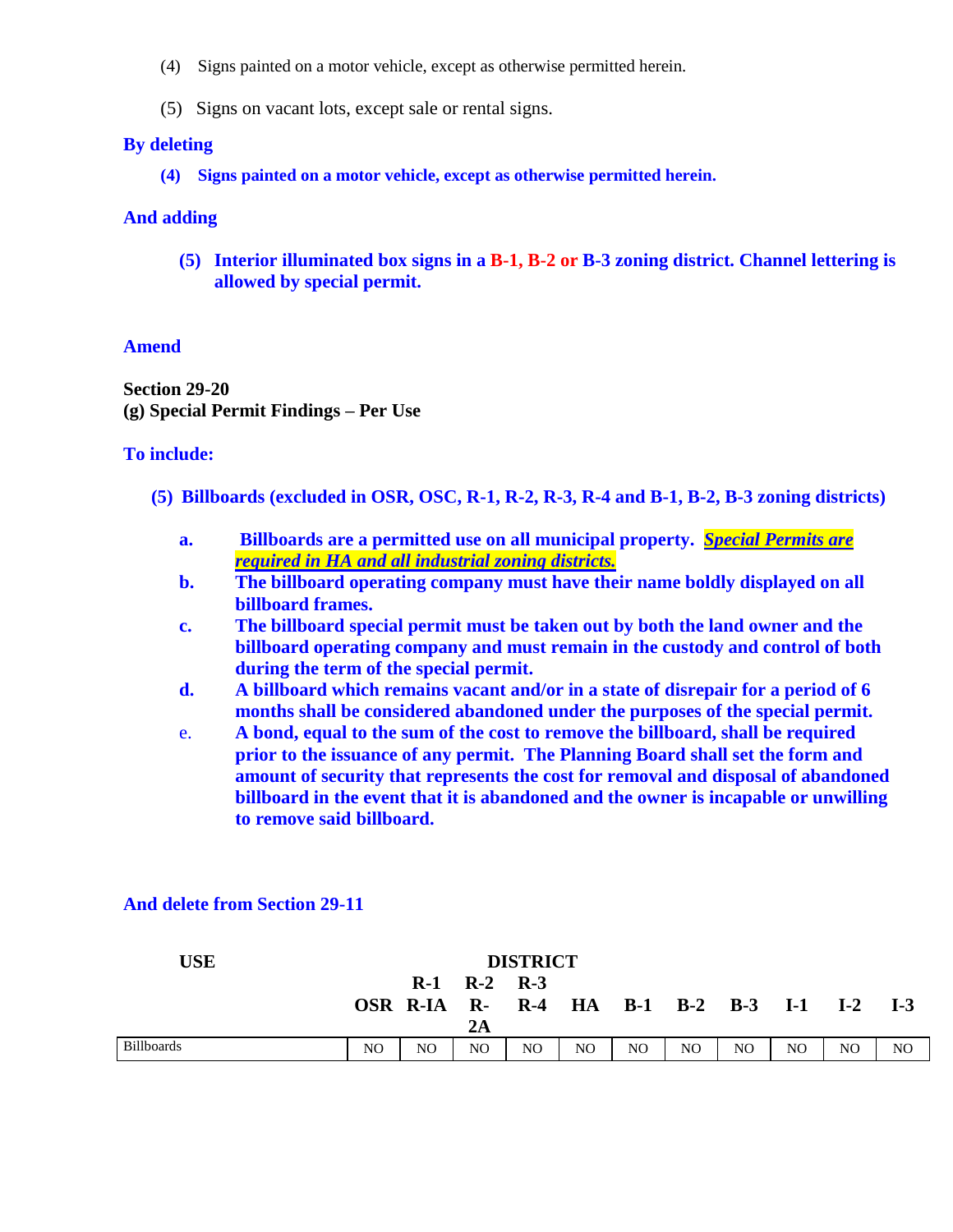#### **Amend**

#### **Section 29-20 Sign Regulations (a) Definitions of sign types**

#### **By adding:**

#### **(20) Sandwich Board signs**

Sandwich Board Signs shall be any sign of A-frame construction designed for placement on the sidewalk in front of the place of business being advertised.

**And subsequently change the numbers (20 – 23) to (21-24)**

**Amend**

**Section 29-20**

**(d) Permitted Signs**

**By adding:**

**(2) Business Districts (vii) Sandwich Board signs (excluded in B-1)**

**And subsequently change the remaining numbers of (vii-x) to (viii-xi).**

**Amend** 

**Section 29-20** 

**(e) By Right Requirements.**

**By adding in after (11)**

**(12) Sandwich Board signs**

- **(i) Sandwich board signs require a permit from the building dept. prior to the placement of the sign.**
- **(ii) Sandwich board signs shall be no larger than thirty-two inches in width and forty-eight inches in height and no materials such as papers, balloons, wind sock, etc., may be added to the sign to increase its height and /or width. The height of such signs may be artificially increased above the allowed maximum by placing material underneath the base of the such sign.**
- **(iii) Sandwich board signs must be secured to withstand strong winds and to prevent a roadway hazards.**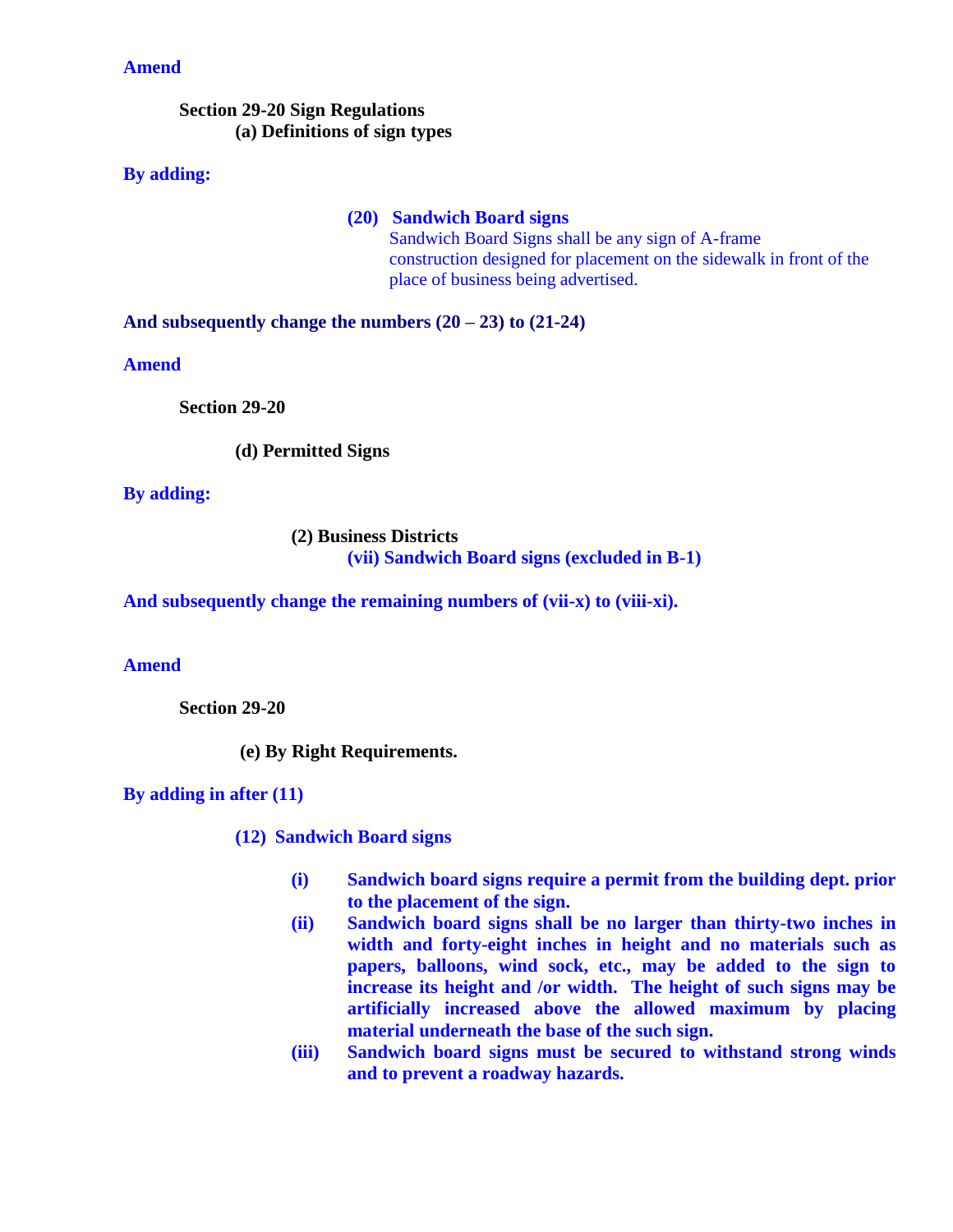- **(iv) No sandwich board sign shall be placed in the public street right-ofway or in any public parking place.**
- **(v) Sandwich board signs may be used only during the hours when the business is open to the public and must be brought inside at the close of business.**
- **(vi) No sandwich board sign shall be placed so as to obstruct vehicular traffic sight distance triangle requirements.**
- **(vii) All sandwich board signs shall be constructed of weather resistant material.**
- **(viii) No sandwich board sign shall contain foil, mirrors, bare metal or other reflective materials which could create hazardous conditions to motorists, bicyclists or pedestrians.**
- **(ix) No sandwich board sign may contain lights** *or electronic components* **of any kind.**

**And subsequently change the remaining numbers of (12 – 14) to (13 – 15).**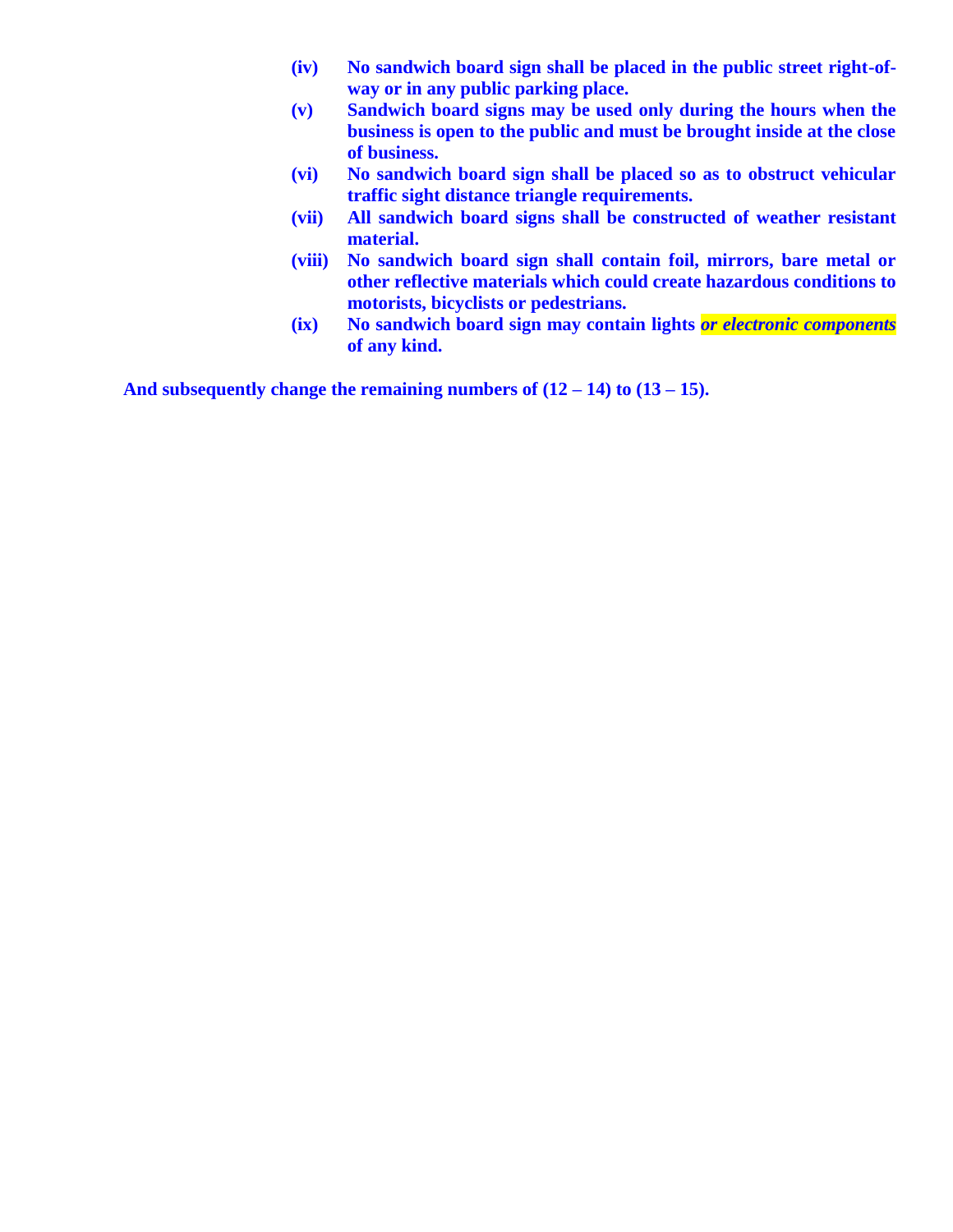**This amendment clarifies the difference between a garage (where one would park a vehicle) and an auto repair garage (where one would have their vehicle repaired). This is done by adding the words "auto repair" preceding the word "garage" in the use table.**

# **Doc. 247/12**



**Clarifying the Section 29-11 - Use table with regards to Garage vs. Auto Repair Garage**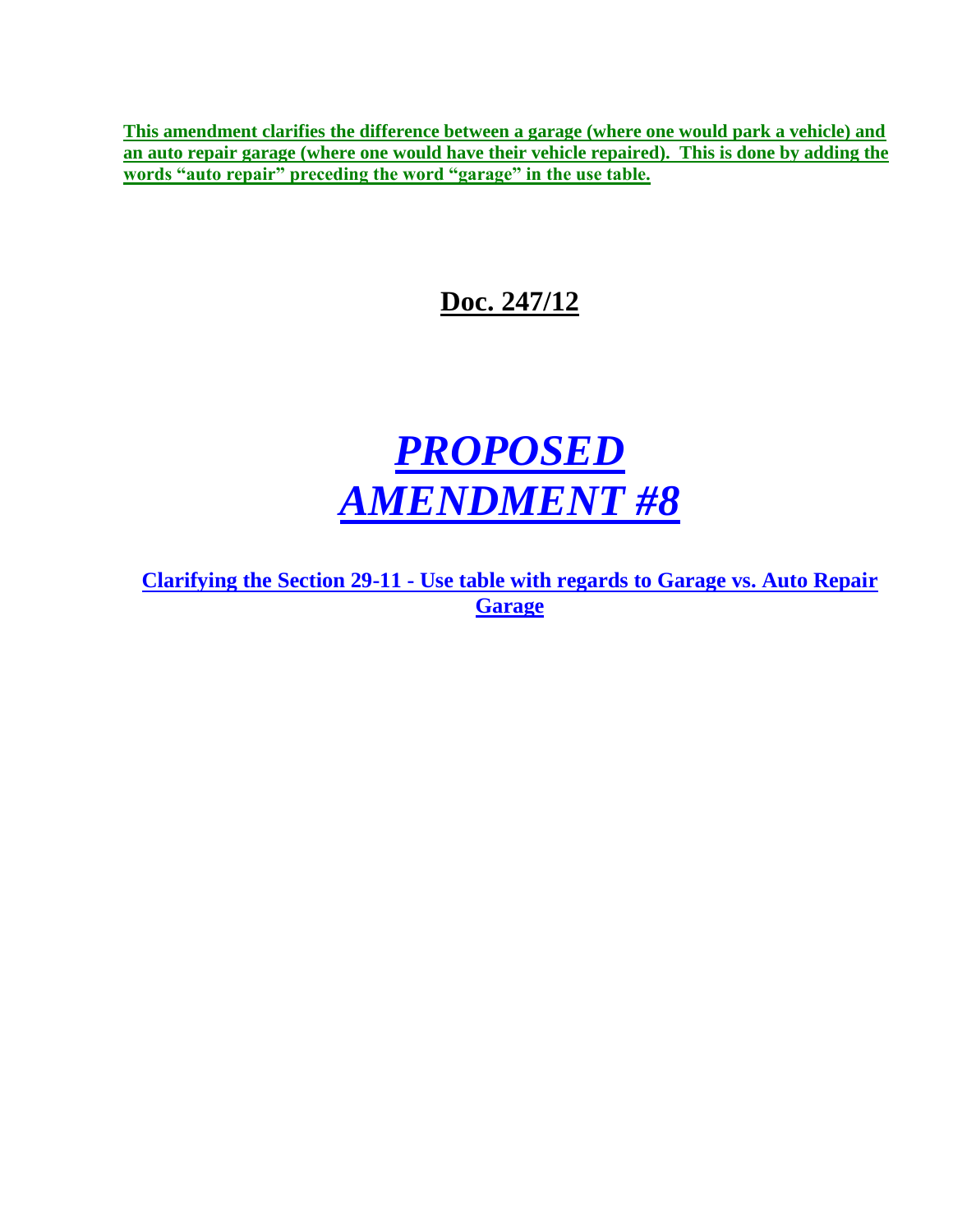## **Amend**

## **Section 29-11**

## **From:**

## **DISTRICT**

|                                            | $R-1$ $R-2$ $R-3$ |  |  |  |  |
|--------------------------------------------|-------------------|--|--|--|--|
| OSR R-IA R- R-4 HA B-1 B-2 B-3 I-1 I-2 I-3 |                   |  |  |  |  |

| $C^*$ 11 $^*$<br>$\sim$<br>Garage, filling station, or vehicle | NO | NC | NO | NO | <b>CDCD</b><br>'SК<br>JІ | SPSR | <b>SPSR</b> | NO | NC | <b>SPSR</b> | NC |
|----------------------------------------------------------------|----|----|----|----|--------------------------|------|-------------|----|----|-------------|----|
| $\sim$ $\sim$ $\sim$ $\sim$<br>storage/impoundment facility    |    |    |    |    |                          |      |             |    |    |             |    |
| $(\$29-23$                                                     |    |    |    |    |                          |      |             |    |    |             |    |

#### **To:**

| <b>Auto Repair</b> Garage, filling station, | NO | NC | NO | NO | <b>SPSR</b> | <b>SPSR</b> | <b>SPSR</b> | NO | NC | <b>SPSR</b> | NC |
|---------------------------------------------|----|----|----|----|-------------|-------------|-------------|----|----|-------------|----|
| or vehicle storage/impoundment              |    |    |    |    |             |             |             |    |    |             |    |
| facility                                    |    |    |    |    |             |             |             |    |    |             |    |
| $(\S 29-23 p)$                              |    |    |    |    |             |             |             |    |    |             |    |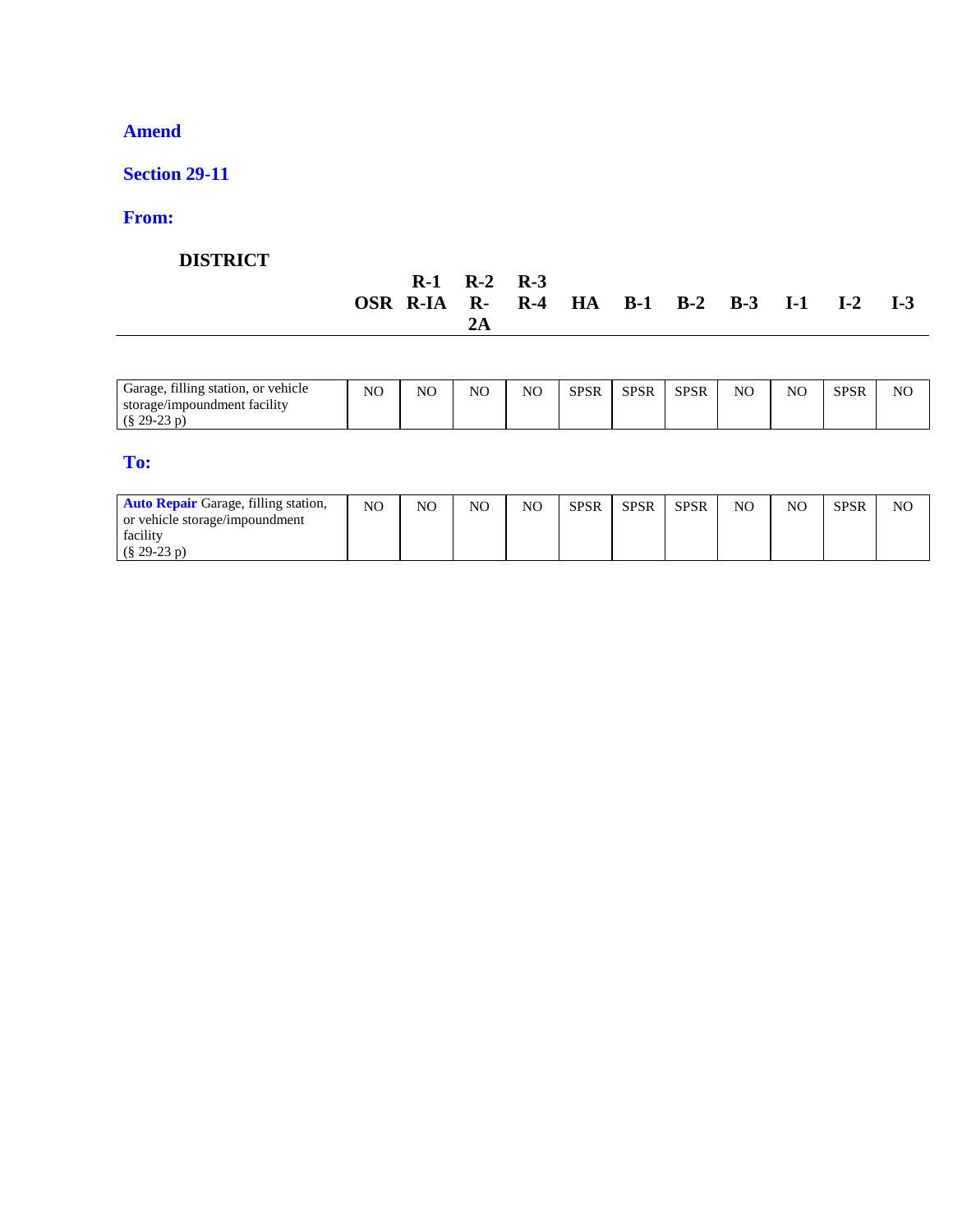**This amendment allows for Automobile or other vehicle sales, used, in all Business districts and Industrial districts by Special Permit. Currently they are only allowed in the Highway Access districts. It also adds a new provision limiting the number of vehicles by a formula, based upon the existing paved parking area and existing uses on the property.**

**Doc. 248/12**

# *PROPOSED AMENDMENT #9*

**Amending Section 29-11 Use Table to allow Automobile or other vehicle sales, used in R-3/R-4 and B-1, B-2, I-1, I-2 and I-3 zoning districts by Special Permit**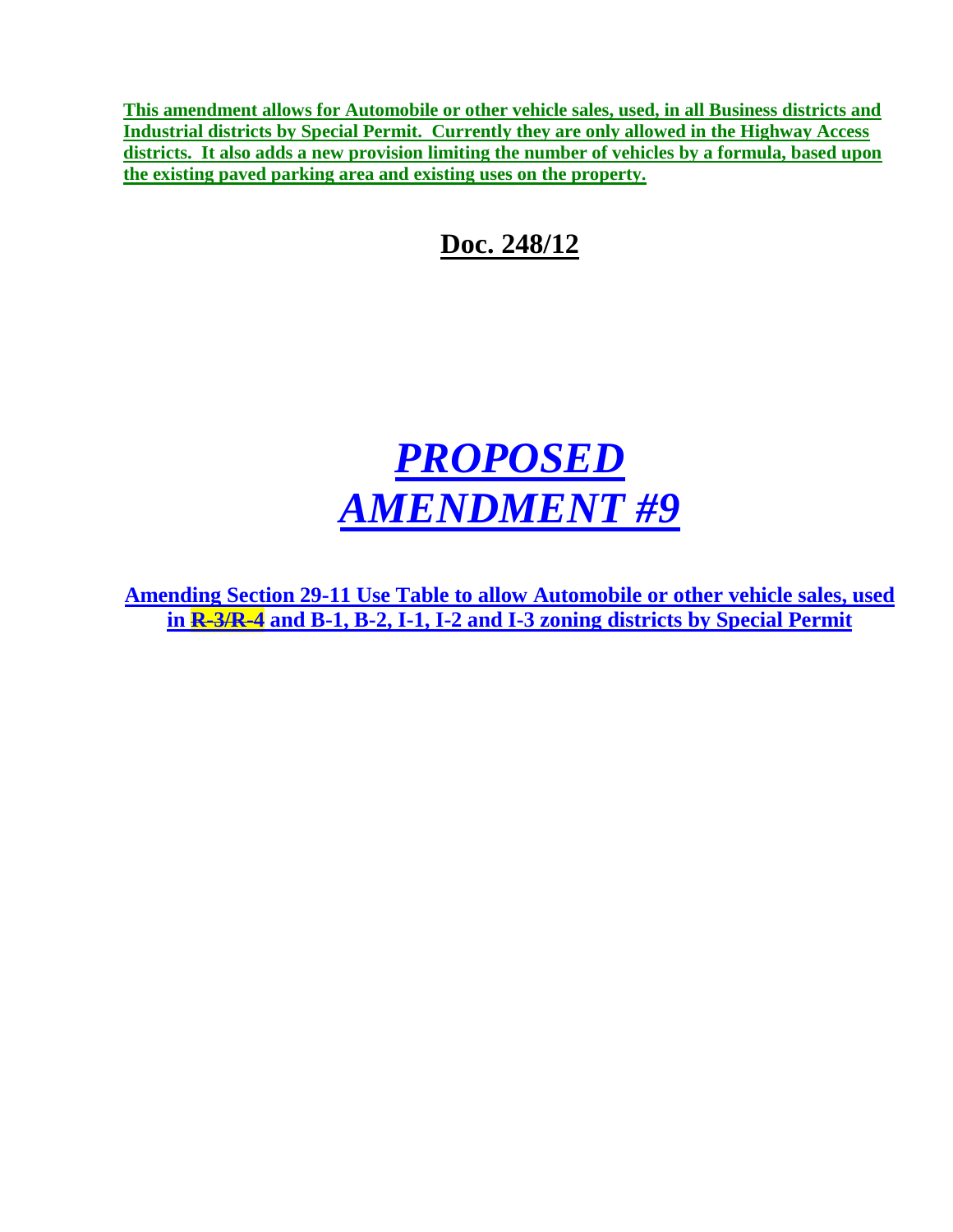#### **Amend Section 29-11**

#### **From:**

#### **DISTRICT**

|                                            |     | OSR R-IA R- R-4 | $R-1$ $R-2$ $R-3$<br>2A |     |             |     |     |     | HA B-1 B-2 B-3 I-1 I-2 I-3 |     |     |
|--------------------------------------------|-----|-----------------|-------------------------|-----|-------------|-----|-----|-----|----------------------------|-----|-----|
|                                            |     |                 |                         |     |             |     |     |     |                            |     |     |
| Automobile or other vehicle sales,<br>used | NO. | NO.             | NO.                     | NO. | <b>SPSR</b> | NO. | NO. | NO. | NO.                        | NO. | NO. |
|                                            |     |                 |                         |     |             |     |     |     |                            |     |     |
| To:                                        |     |                 |                         |     |             |     |     |     |                            |     |     |

#### **DISTRICT**

|                                            | $R-1$ $R-2$ $R-3$ |  |  |  |  |
|--------------------------------------------|-------------------|--|--|--|--|
| OSR R-IA R- R-4 HA B-1 B-2 B-3 I-1 I-2 I-3 |                   |  |  |  |  |
|                                            |                   |  |  |  |  |

| other vehicle sales.<br>Automobile<br>: or                   | NC | NC | NC | <b>SPSR</b> |  | NC |  |  |
|--------------------------------------------------------------|----|----|----|-------------|--|----|--|--|
| $29 - 7$<br>aaa)<br>Section 29<br>used<br>., subiect 1<br>tο |    |    |    |             |  |    |  |  |

#### **And furthermore Amend:**

#### **Section 29-23(aaa) By adding:**

#### (aaa) **Used Automobile or other vehicle sales.**

- (1) Adequate driveways and maneuvering room are provided for showroom access without obstructing sidewalks and curbing.
- (2) Surface display lots are to be hard surfaced with proper drainage and separated from boarding sidewalks by a five foot wide landscaped buffer.
- (3) Advertising signs must conform to the sign code Article VI of Chapter 29, Lawrence City Code. No banners, streamers wind driven spinning devices, light strings or portable signs are permitted.
- (4) No accessory mechanical repairs or auto body repairs are to be conducted on the site without a Special Permit.

**(5) The sale of used vehicles cannot take up more than 50% of the developed lot area calculated after subtracting all other use parking requirements.**